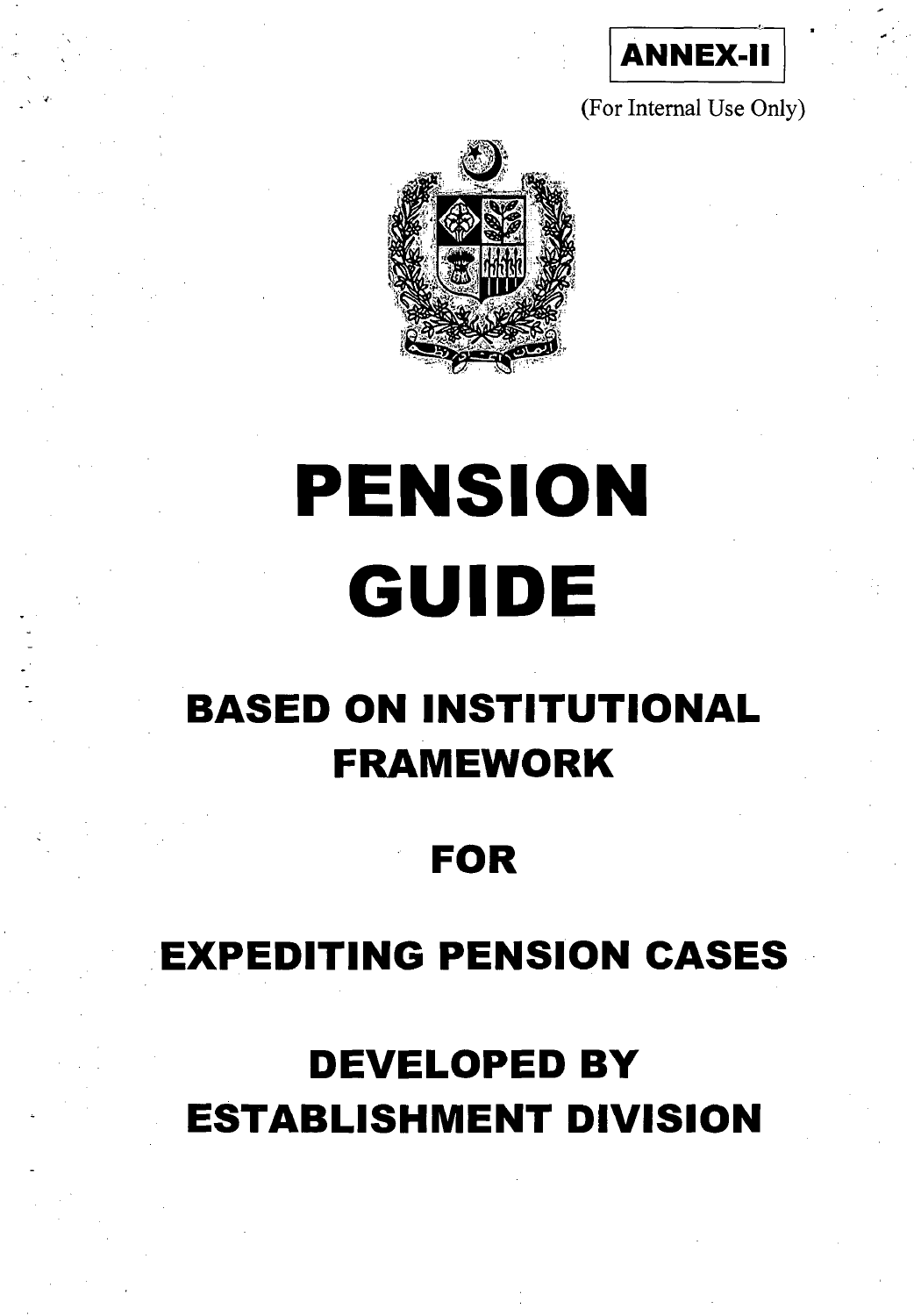| S.No. | <b>INDEX</b>                                                                                                                                                                                                                               | Pages     |
|-------|--------------------------------------------------------------------------------------------------------------------------------------------------------------------------------------------------------------------------------------------|-----------|
| 1.    | <b>SOP</b>                                                                                                                                                                                                                                 | $1-2$     |
| 2.    | Job Description of Welfare Officer (Pension)                                                                                                                                                                                               | $3 - 7$   |
| 3.    | Seeking/Receiving application from would be Pensioner<br>for Retirement Notification/ Office Order                                                                                                                                         | $8-9$     |
| 4.    | <b>Requisition Slip</b>                                                                                                                                                                                                                    | 10        |
| 5.    | Checking of Record to see whether any recoveries of<br>Government dues are outstanding                                                                                                                                                     | 11        |
| 6.    | $WO(P)$ shall write to would be pensioner to submit<br>formal application (Sub Sr7* Specimen of letter,<br>Application, Specimen Signature Form, Creation of<br><b>Vendor Form &amp; DCS Option Form &amp; Indemnity Bond</b><br>attached) | $12 - 18$ |
| 7.    | WO (P) request the parties concerned for issue of "No<br>Demand Certificate" (Sub Sr 8* letter & No Demand<br><b>Certificate attached)</b>                                                                                                 | $19 - 21$ |
| 8.    | WO (P) forwards pension papers with SOP/Progress<br>Sheet to the Audit Office                                                                                                                                                              | 22        |

 $\label{eq:2.1} \mathcal{L}(\mathcal{L}(\mathcal{L})) = \mathcal{L}(\mathcal{L}(\mathcal{L})) = \mathcal{L}(\mathcal{L}(\mathcal{L})) = \mathcal{L}(\mathcal{L}(\mathcal{L})) = \mathcal{L}(\mathcal{L}(\mathcal{L})) = \mathcal{L}(\mathcal{L}(\mathcal{L})) = \mathcal{L}(\mathcal{L}(\mathcal{L})) = \mathcal{L}(\mathcal{L}(\mathcal{L})) = \mathcal{L}(\mathcal{L}(\mathcal{L})) = \mathcal{L}(\mathcal{L}(\mathcal{L})) = \mathcal{L}(\mathcal{L}(\mathcal{L})) = \math$ 

 $\mathcal{L}(\mathcal{L})$  and  $\mathcal{L}(\mathcal{L})$  .

 $\label{eq:2.1} \frac{1}{\sqrt{2}}\int_{\mathbb{R}^3}\frac{1}{\sqrt{2}}\left(\frac{1}{\sqrt{2}}\right)^2\frac{1}{\sqrt{2}}\left(\frac{1}{\sqrt{2}}\right)^2\frac{1}{\sqrt{2}}\left(\frac{1}{\sqrt{2}}\right)^2.$ 

 $\label{eq:2.1} \frac{1}{\sqrt{2}}\int_{\mathbb{R}^3}\frac{1}{\sqrt{2}}\left(\frac{1}{\sqrt{2}}\right)^2\frac{1}{\sqrt{2}}\left(\frac{1}{\sqrt{2}}\right)^2\frac{1}{\sqrt{2}}\left(\frac{1}{\sqrt{2}}\right)^2\frac{1}{\sqrt{2}}\left(\frac{1}{\sqrt{2}}\right)^2.$ 

 $\label{eq:2} \frac{1}{\sqrt{2}}\sum_{i=1}^n\frac{1}{\sqrt{2}}\sum_{i=1}^n\frac{1}{\sqrt{2}}\sum_{i=1}^n\frac{1}{\sqrt{2}}\sum_{i=1}^n\frac{1}{\sqrt{2}}\sum_{i=1}^n\frac{1}{\sqrt{2}}\sum_{i=1}^n\frac{1}{\sqrt{2}}\sum_{i=1}^n\frac{1}{\sqrt{2}}\sum_{i=1}^n\frac{1}{\sqrt{2}}\sum_{i=1}^n\frac{1}{\sqrt{2}}\sum_{i=1}^n\frac{1}{\sqrt{2}}\sum_{i=1}^n\frac{1$ 

 $\mathcal{L}_{\text{max}}$  and  $\mathcal{L}_{\text{max}}$ 

 $\hat{\mathcal{R}}$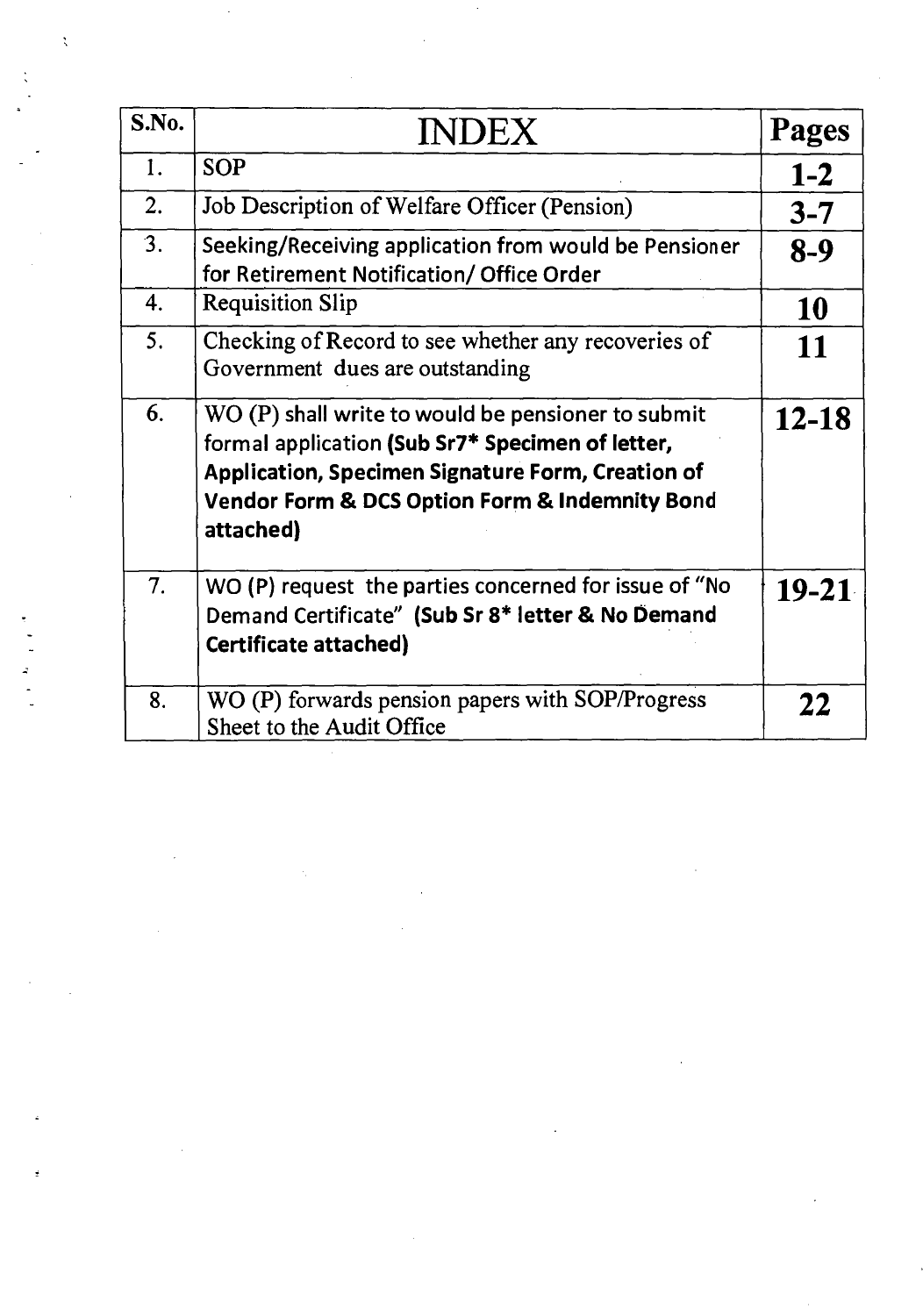# Job Description of Welfare Officer (Pension)

Working under the supervision of DS (Admn) and in close liaison with the concerned sections which administratively control the service matters of retiring government servants, the Welfare Officer (Pension)shall ensure and certify under intimation to DS (Admn) and JS (Admn) on a quarterly basis that the concerned Sections;

- i) In accordance with instructions at Sr. No.53 of Manual of Pension Procedure maintain progress sheet as per Annex-I.
- $\mathsf{ii}$ In accordance with instructions at Sr. No.54 of Manual of Pension Procedure action specified at stage-I begin on year before the date of retirement of employees and further ensure that timelines with regard to Stage-II to Stage-V are also adhered to (Annex-II)
	- To this end the Welfare Officer (Pension) will ensure that the sections prepare basic list containing name of retiring government servant, post held, date of birth and expected date of retirement in respect of all employees.
	- Such a list will be put up for information of Joint Secretary (Admn) on a monthly basis.
- iii) Instructions issued by AGPR (Annex-III) regarding documents required for completion of pension case are issued to government concerned one month before stage-I approaches.
- iv) In accordance with instructions at Sr. No.92 of Manual of Pension Procedure take steps for expeditious disposal of pension cases and check delays and report matter to IS (Admn)'s notice immediately.
- v) DS (Admn) along with pension team i.e. Welfare Officer and Section Officer (Admn) concerned shall submit a report to IS (Admn) after every three months on  $1^{st}$  April,  $1^{st}$  July,  $1^{st}$  October, and  $1^{st}$  January about progress made in timely disposal of pension cases along with identification of issues and solutions to overcome the same.
- vi). Seek and place on personal file a list of family members issued by NADRA at least one year before the date of retirement of government servant. The government servant shall also be asked to ensure that any change in family member list is brought to Admn notice promptly.
- vii) Training/Orientation sessions of concerned officers dealing with pension matters will be arranged in consultation with AGPR and CF & AO office of Division on a need basis.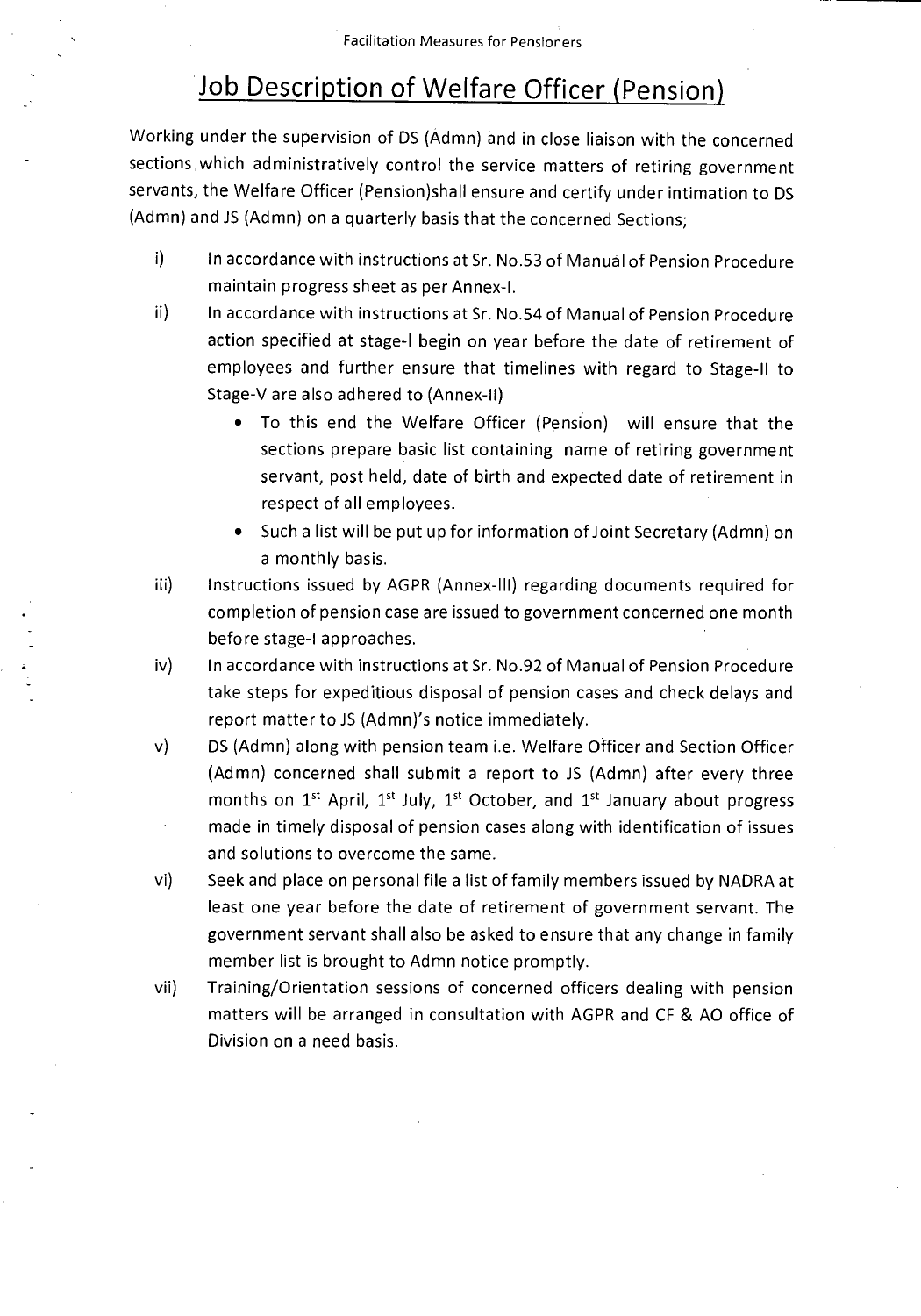#### **SOP / Progress Sheet adopted/amended from SI. No. 53 & 54 of A Manual on Pension Procedure**

#### **STAGES RELATING TO PREPARATION AND DISPOSAL OF AN ORDINARY PENSION CASE**

#### **Illustration: For example a Pensioner's Date of Birth is 01-04-1957 and his Date of Retirement is 31-03-2017**

| <b>Stage</b> | Step  | <b>Action</b>                                                                                                                                                                                       | <b>Due Date</b> | Responsible                    | <b>Initiated</b><br>on. | <b>Completed</b><br>on | Remarks |
|--------------|-------|-----------------------------------------------------------------------------------------------------------------------------------------------------------------------------------------------------|-----------------|--------------------------------|-------------------------|------------------------|---------|
|              | (i)   | Seeking/Receiving application from would be Pensioner for Retirement Notification/Office<br>lOrder                                                                                                  | 01-01-2016      | WO(P) and<br>Pensioner         |                         |                        |         |
|              |       | Welfare Officer (Pension) WO (P) and Admn Officer concerned shall consult excel data base                                                                                                           |                 | WO(P)<br>andl                  |                         |                        |         |
|              | (ii)  | of employees and initiate following action in cases where "DAYS TO RETIREMENT" are approx<br>i400                                                                                                   | 01-02-2016      | lAdmn                          |                         |                        |         |
|              | (iii) | Admn will complete Service Book of those at Pre-Stage Step.1 and verify it                                                                                                                          | 15-02-2016      | Admn                           |                         |                        |         |
| Pre-Stage    | (iv)  | Welfare Officer (Pension) WO (P) shall requisition Original Personal File alongwith Service<br>(for Non-Gazetted from Admn Section) & Verified Service Statement from AGPR)<br> Book                | 16-02-2016      | WO(P)<br>and<br>Admn           |                         |                        |         |
|              | (v)   | Admn will provide record within 3 days                                                                                                                                                              | 20-02-2016      | lAdmn                          |                         |                        |         |
|              | (vi)  | If Service Book is incomplete or suffers from defference, WO (P) shall personally get it<br>completed from Admn                                                                                     | 21-02-2016      | WO(P)<br>and<br>lAdmn          |                         |                        |         |
|              | (vii) | Return of Personal File/ Service Book to WO (P)                                                                                                                                                     | 25-02-2016      | lAdmn                          |                         |                        |         |
|              |       | ONE YEAR BEFORE THE DATE OF RETIREMENT                                                                                                                                                              |                 |                                |                         |                        |         |
|              | (i)   | <b>WO (P)</b> shall start filling up of working copy of the Pension Application Form.                                                                                                               | 01-04-2016      | WO(P)                          |                         |                        |         |
| Stage.l      | (iii) | In lisaon with Admn Section and DDO, WO (P) checks records to see whether any recoveries<br>of Government dues are outstanding. (Sub Sr 6* Specimen of letter attached)                             | 01-04-2016      | WO(P) & Admn                   |                         |                        |         |
|              | (iii) | WO (P) shall attach Progress Sheet above the file                                                                                                                                                   | 01-04-2016      | WO(P)                          |                         |                        |         |
|              |       | <b>SIX MONTHS BEFORE THE DATE OF RETIREMENT</b>                                                                                                                                                     |                 |                                |                         |                        |         |
|              | (i)   | WO (P) shall write to would be pensioner to submit formal application (Sub Sr7* Specimen<br>of letter, Application, Specimen Signature Form, Creation of Vendor Form & DCS Option<br>Form attached) | 01-10-2016      | WO(P)                          |                         |                        |         |
|              | (ii)  | Would be pensionr submits formal application                                                                                                                                                        | 10-10-2016      | Pensioner                      |                         |                        |         |
| Stage.II     | (iii) | WO (P) request the parties concerned for issue of "No Demand Certificate"<br>(Sub Sr 8* letter & No Demand Certificate attached)                                                                    | 15-10-2016      | Admn                           |                         |                        |         |
|              | (iii) | WO (P) writes to Estate Office or Hiring Section Officer to bring the rent account up-to-date                                                                                                       | 15-10-2016      | WO(P)                          |                         |                        |         |
|              | (iv)  | No Demand Certificates returned to WO (P)                                                                                                                                                           | 30-10-2016      | Admn & Estate<br><b>Office</b> |                         |                        |         |

 $\mathbf{u}$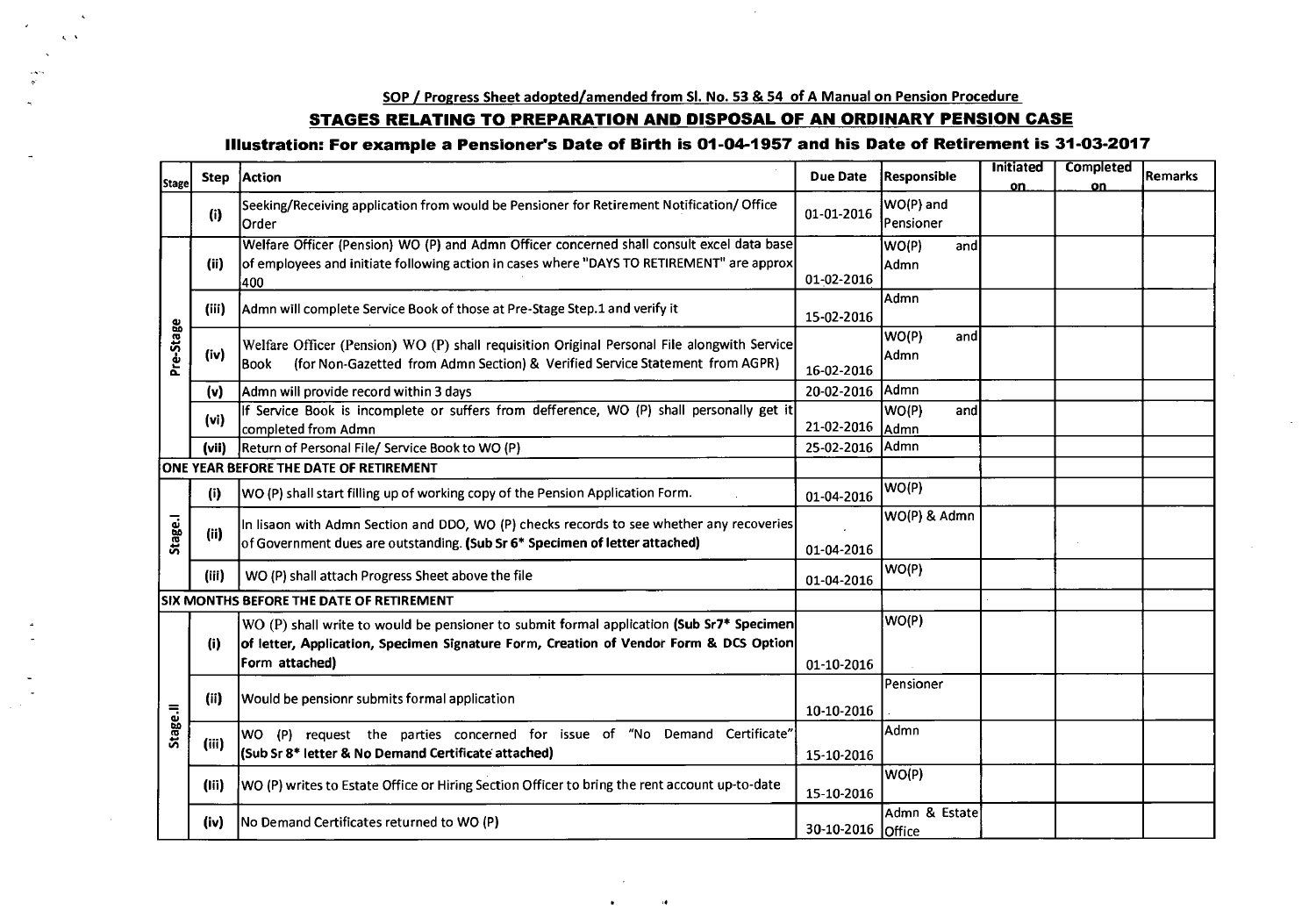| <b>Stage</b>          | Step  | <b>Action</b>                                                                                                                       | <b>Due Date</b> | Responsible                    | <b>Initiated</b><br>on. | <b>Completed</b><br>on. | l Remarks |
|-----------------------|-------|-------------------------------------------------------------------------------------------------------------------------------------|-----------------|--------------------------------|-------------------------|-------------------------|-----------|
| ≡                     | (i)   | completes the pension papers for submission to sanctioning<br>authority.<br>IWO.<br>(P)<br>(Sub Sr 10* Specimen of Letter attached) | 30-10-2016      | WO(P)                          |                         |                         |           |
| <b>Stage</b><br>(iii) |       | Sanctioning authority records orders/approval                                                                                       | 05-11-2016      | Competent<br><b>IAuthority</b> |                         |                         |           |
|                       | (iii) | WO (P) forwards penion papers with Progress Sheet to the Audit Office                                                               | 10-11-2016      | WO(P)                          |                         |                         |           |
|                       |       | THREE MONTHS TO FORTNIGHT BEFORE THE DATE OF RETIREMENT                                                                             |                 |                                |                         |                         |           |
| ⋛                     | (i)   | Audit office checks the pension papers.                                                                                             | 15-03-2017      | <b>AGPR</b>                    |                         |                         |           |
|                       | (ii)  | Audit office issues the Pension Payment Order/DCS                                                                                   | 31-03-2017      | AGPR                           |                         |                         |           |
| Stage.                | (iii) | Allows anticipatory pension in case delay is likely to take place in finalization                                                   |                 | <b>AGPR</b>                    |                         |                         |           |
|                       |       | AFTER THE ISSUE OF PPO                                                                                                              |                 |                                |                         |                         |           |
|                       | (i)   | Audit office returns the Progress Sheet                                                                                             | 03-04-2017      | <b>AGPR</b>                    |                         |                         |           |
|                       | (ii)  | WO (P) sends Progress Sheet to DS (Admn-I) and JS(Admn) for information                                                             | 06-04-2017      | WO(P)                          |                         |                         |           |
| Stage.V               | (iii) | Hold simple ceremony to hand over Pension Payment Order to retiring officer / official                                              | 07-04-2017      | Admn                           |                         |                         |           |

 $\mathcal{A}$ 

#### **\*Sub SI. of Progress Sheet - SI No. 53 of A Manual of Pension Procedure - WO(P) means Wlefare Officer (Pension)**

 $\Delta \tau$ 

 $\ddot{\phantom{1}}$  $\sim$   $^{-3}$ 

 $\sim$ 

Note:- The steps in red font reflect the steps added by Establishmetn Division to existing steps in Manual of Pension Procedure (Sr. No. 53 and 54)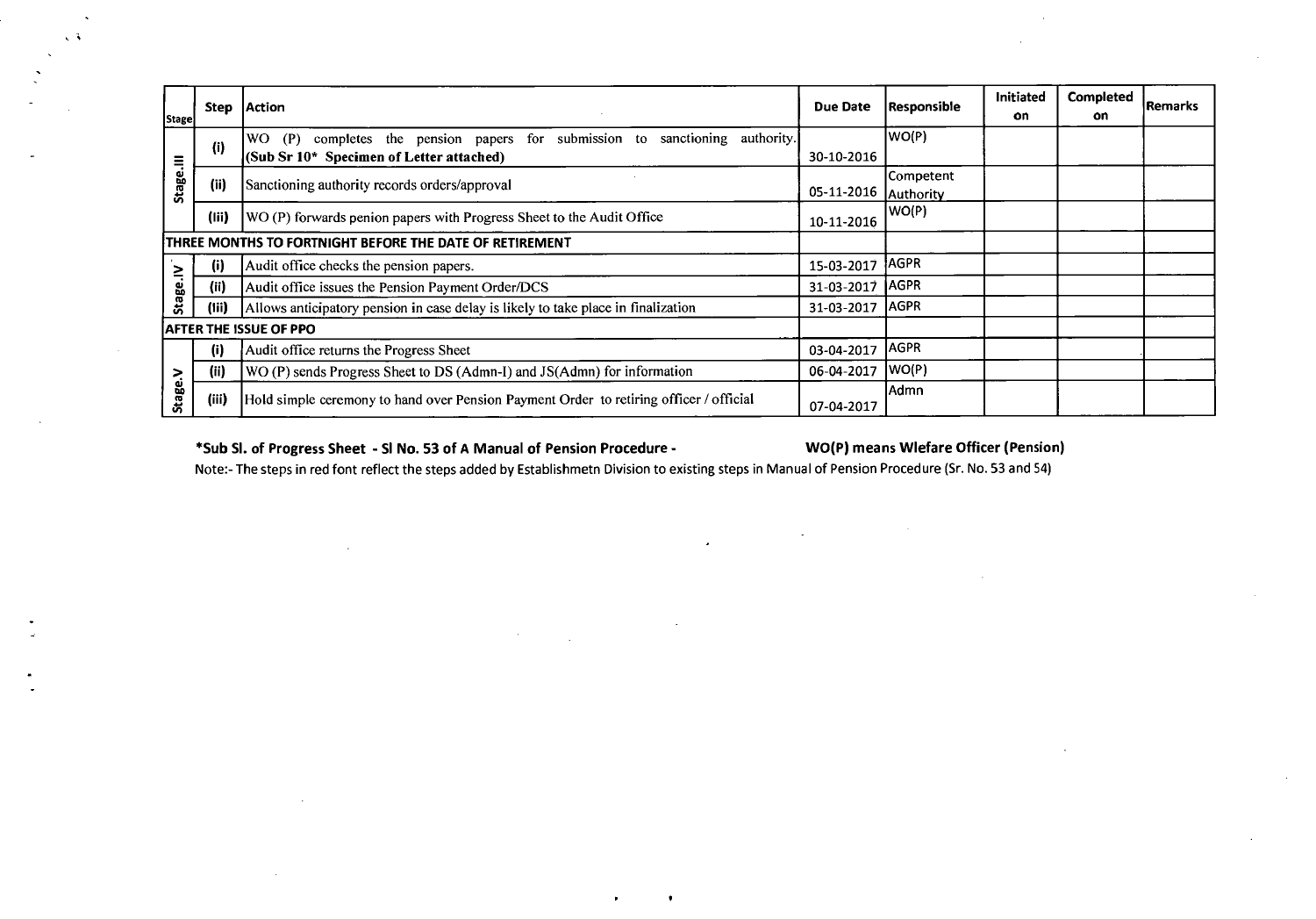# **Sr. No.53 — A Manual of Pension Procedure**

final Pension Payment. Order has been issued. The return of the Progress Sheet should be watched by the administrative Ministry/ Department and on its receipt back it should be examined at the level of Deputy Secretary in the case of B-1 to B-15 staff and Joint Secretary in the case of B-16 and above with a view to finding whether any delay has taken place\_

#### *Progress shoot for \_pension cases*

- $\mathbf{1}$ . Name of retiring Government servant
- **2.** Post held\_

ţ

- 3. Date of birth.
- 4. Expected date of retirement

|                 |                                                                                                            | Due date                                            |                                                       | Action       |  |  |
|-----------------|------------------------------------------------------------------------------------------------------------|-----------------------------------------------------|-------------------------------------------------------|--------------|--|--|
|                 |                                                                                                            |                                                     | Initizted on                                          | Completed on |  |  |
|                 | 1                                                                                                          | $\mathbf{r}$                                        | 3                                                     | 4            |  |  |
| 5.              | Initiate preparation of<br>pension papers.                                                                 |                                                     | One year before the expected date                     |              |  |  |
| 6.              | Checking of records to<br>see whether any recoveries<br>of Government dues are<br>outstanding.             | of retirement.                                      |                                                       |              |  |  |
| 7.              | Obtaining of formal appli-<br>cation for pension from<br>would be pensioner.                               |                                                     | Six months before the expected<br>date of retirement. |              |  |  |
| 8.              | Request for furnishing No.<br>Demand Certificate.                                                          |                                                     |                                                       |              |  |  |
| 9.              | Writing to Estate Office to<br>bring rent account upto-<br>date.                                           |                                                     |                                                       |              |  |  |
| 10 <sub>1</sub> | Finalisation of pension<br>papers in administrative<br>department and their<br>submission to Audit Office. | expected date of retirement.                        | At least three months before the                      |              |  |  |
| 11.             | <b>Issue of Pension Payment</b><br>Order.                                                                  | Fortnight before the expected<br>date of retirement |                                                       |              |  |  |

This Progress Sheet should move with the pension papers of the individual concerned and be returned to the administrative authority after Pension Payment Order has been issued where observations of Head of Department/D.S./J.S. should be recorded.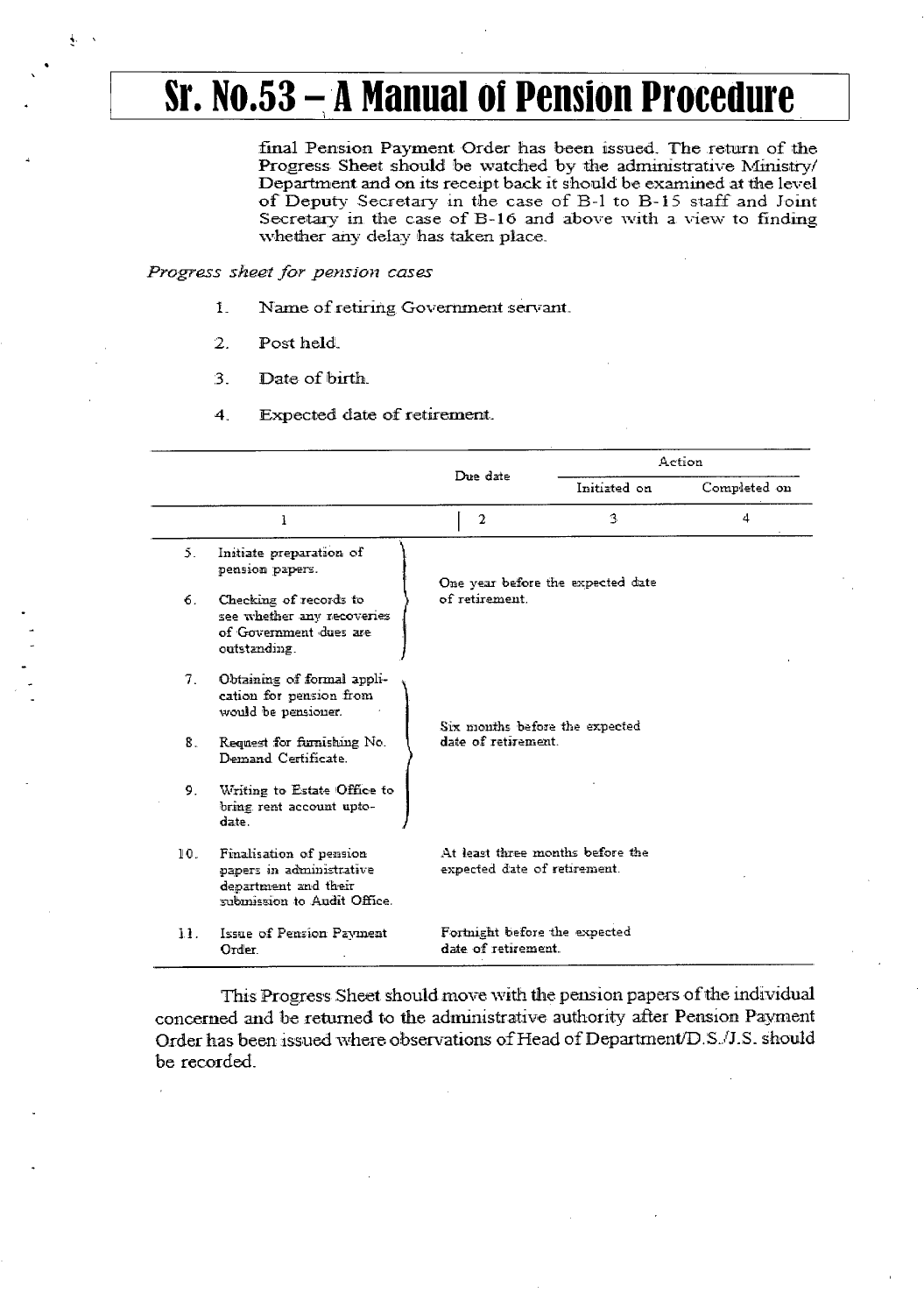# **Sr. No.54 – A Manual of Pension Procedure**

#### Stages relating to preparation and disposal of an. ordinary pension ca5e

*St NO. 54* 

Chie year before the date of retirement.

| Ù. | The office responsible for initiating the case starts filling up of working copy<br>of the Pension Application Form. |
|----|----------------------------------------------------------------------------------------------------------------------|
|----|----------------------------------------------------------------------------------------------------------------------|

STAGE I

cords to see whether any recoveries of Government dues are outstanding\_

(iii) Attach a Progress sheet showing the dates by which specific action is required.

Sir mouths hefore the date of retirement

| (i) | Obtain formal application from the would-be pensioner.              |
|-----|---------------------------------------------------------------------|
|     |                                                                     |
|     | (iii) Warns the Estate Office to bring the rent account up to date. |

 $t$ *i.*  $\omega$  *direction-index before the dise of retirement* 

(i) Completes the pension papers for submission to sanctioning authority.

**3TAGE III**  $\int$  (ii) 3 anotioning authority records orders.

 $(iii)$ Forwarding of papers to the Audit Office.

*Jures months to jortinght before the date of retirement* 

|                        | $\{1\}$          | Audit office checks the pension papers.                                            |
|------------------------|------------------|------------------------------------------------------------------------------------|
| <b>STAGE IV</b>        | (1)              | Audit office issues the P.P.O.                                                     |
|                        | (iii)            | Allows anticipatory pension in case delay is likely to take place in finalization. |
| After the issue of PPC |                  |                                                                                    |
|                        | $\left(1\right)$ | Audit office returns the Progress Sheet.                                           |
| STACE V                | (n)              | DS/J8 examines the Progress Sheet.                                                 |

The Vigilance Officers will keep a close watch over the pension work in the Ministries as well as the attached departments and subordinate offices..

#### Introduction of Revised Pension Application Forms CSR 25

#### *Si No,55*

Since the issue of Finance Division's O.M. No. F.  $12(11)/R$ . 6/81, dated the 10th June, 1982, some additional benefits have been allowed to the retiring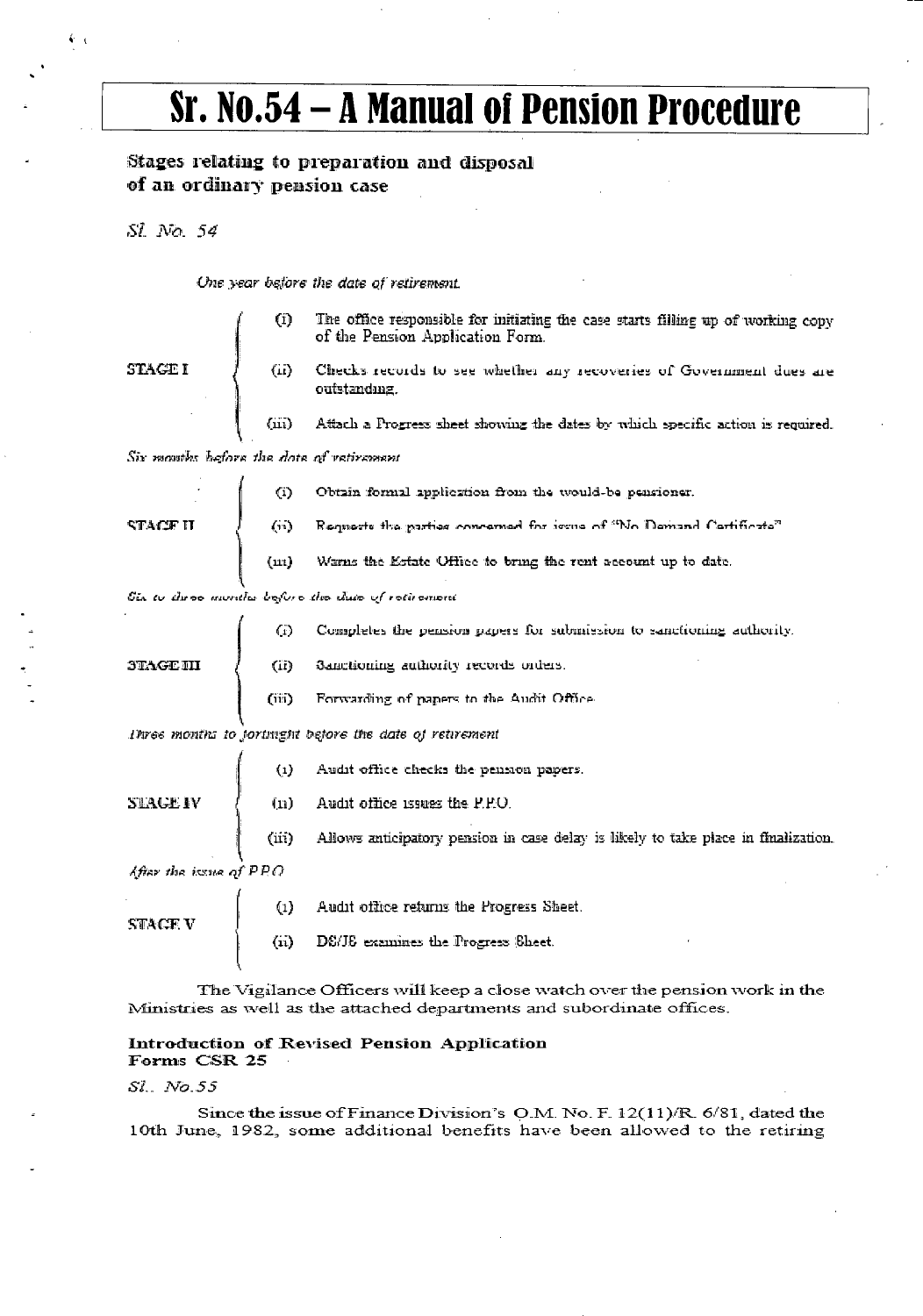<u>پشزر کے لئےضروری ہدایات</u> **\_**  ا-دزارتیں/ذوی<sup>و</sup>ن/دفاتر ریٹائرمنٹ سے تقریباًا کیے سال پہلے سے پنش کیسو تیار کرنا شروع کردیں۔جس میں تصدیق شدہ سروش شینمنسٹ کم بائیوڈیٹااور سردس یک کی ہرلجانا۔ <u>س</u>یمیل شامل نہیں۔ ۲۔ ریٹائزمنٹ ہے کم از کم تین م**ادنس پنشز/محکسکا نمائندہ الیچے کھل کاغذات PFC Counter پر جمع کردائیں۔** <u>بیش کے سلسلے میں مندرجہ ڈ مل تعدر لق شدہ کاغذات کے دوگمل ہیٹ ضروری ہیں۔</u> ورخواست برائي<del>خش</del> فارمCSR-25  $-1$ رىئائزمنىڭ كانو*قىلى*شن - $-2$ - دىتخط كےنمونے ا**درانگو <u>م</u>ىٰ/الکيوں كےنشانات</mark>** -"-  $\therefore$  3 2 عددتصاد 1<sub>2</sub> ورشناختی کارڈ کی تصدیق شدہ2 نقول۔  $-4$ **-1...;p1,1145J** *C.JJ.,t01...tfr•Vab allejlAit;* **-5**  محمد *منٹ کے* بقایا جات کی ایک سال کے اندروا<sup>لی</sup>سی کی یقین دہانی۔  **-6**  7۔ دیا کرمنٹ کے دوسال کے دوران سیا است میں حصہ نہ اپنے کی یقین دہائی۔ **(No Demand Certificatit).L,.\*:// -6**  مرکاری مکان کی صورت میں اسٹیٹ آفس کا کلیرنس میقلیٹ۔ **-9**  متعلقہ بنک براج کا ممل نام ادرا کاؤنٹ نمبر۔(کسی محی کمرشل بنک سے پنشن لینے کی صورت میں DCS آپشن فارم) **Li • -LiALL-44;t440/01()" -11 • "re..W. <sup>t</sup> Irkille.:115)Tifsi.41.04(Last Pay Certificate).tRjeabidida"**   $-12$ +1 - طبق بنیاد پ<del>رنیش لینے کی صورت میں میڈیکل بورڈ کا مرئینکیٹ۔</del> <u> دوران مروس وقات کی صورت میں متدرجہ دالا کاغذات کے علاوہ مندرجہ ذیل کاغذات بھی ضروری ہیں۔</u> *—iii°0141(2—n e4 )01,J;11,1-\$1.16S WU', c":45)liai,,.44.4r .* 1- / م<br />Death Certificate) 1- قريض كے بقايا جات كا معانى نامە نسلك كريں۔ (اكركولى ب) <u>برمعلومات کے لئے مندرد وال کی یوں نمبرد پردائیا کریں۔</u><br>، بابابابنہ260782-051 لى تى يا *آر* -051-9260168 ذي سے ق نظر پش موجود

 $(6)$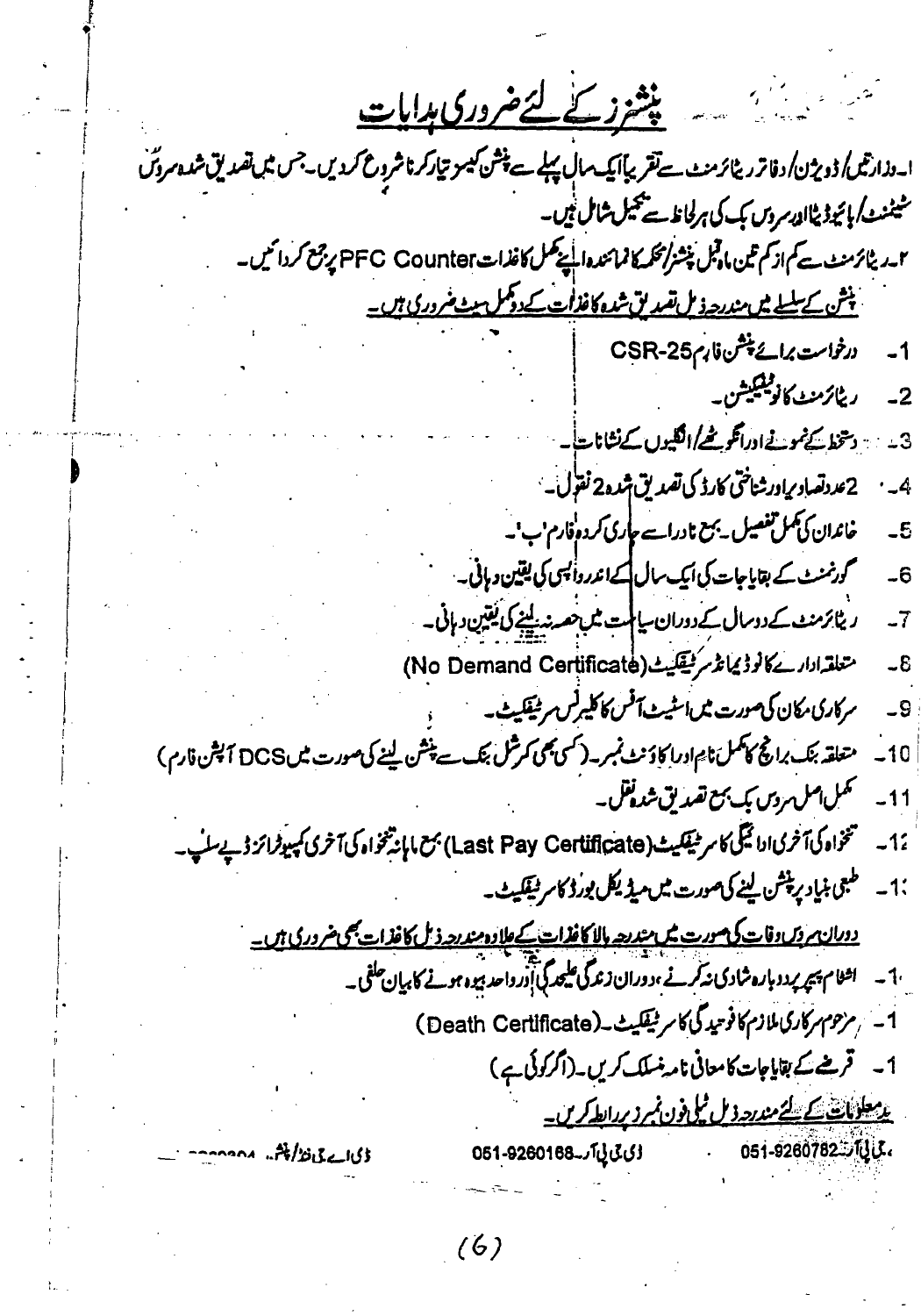حیل پنش کے لئے درکارکاغذات

<u>ریٹائرمنٹ کے بعدد فات کی صورت میں قیملی پنشن کے لئے مندرجہ ذیل تقید لق شدہ کاغذات کے دوکمل سٹ منر دری ہیں۔</u>

- 1 \_\_\_\_ درخواست برائ<sup>ے قیم</sup>لی پنشن بذراییہ متعلقہ دنتر۔
- 2- مردم پنشزکانو تیدگی کا مرش<del>قکیٹ۔ (</del>Death Certificate)
	- دستخط کے تمونے اورانگر <u>مٹھ</u>/الگلیوں کے نشانات۔ *-3*
	- 2عددتصادىرادر شناختى كارذ كى تصديق شده2 نقول \_ **\_4**
	- 5- خاندان کی تھل تفصیل یہ ہے نادراستہ جاری کردہ فارم ہے۔
- متعلقہ بنک برائج کانکمل نام اورا کا دَمن نمبر۔(کسی ہمی) مرکزل بنک سے بنش لینے کی صورت میں DCS انہیں فارم)  $\delta$ 7 *- م*سرحوم پنشز کی اصل پنشن بک ۔
- اشنا م پسپر پر دوبار د شادی نیکر نے ،دوران زندگی علیحدگی اور داحد بیڑہ ہونے کا بیان حلقی۔  $-8$ 
	- ینشن کی زائدارائیگی کی دایسی کی یقین دیانی۔  $-9$
	- *\_ (fro LI! .16152...yr Lt.: \* a.Aet \_ 1*0

ح پیسلوبا<u>ت کے لئے مندرہ ذیل نمل نوں نمبرز بردان کریں۔</u>

051-9260304-AUz- *Li)* 051.9260168-i اكادُسْ) لِمَبِهِشْ: 051.9260623 - 051.9107023 **151-9260782 ../11**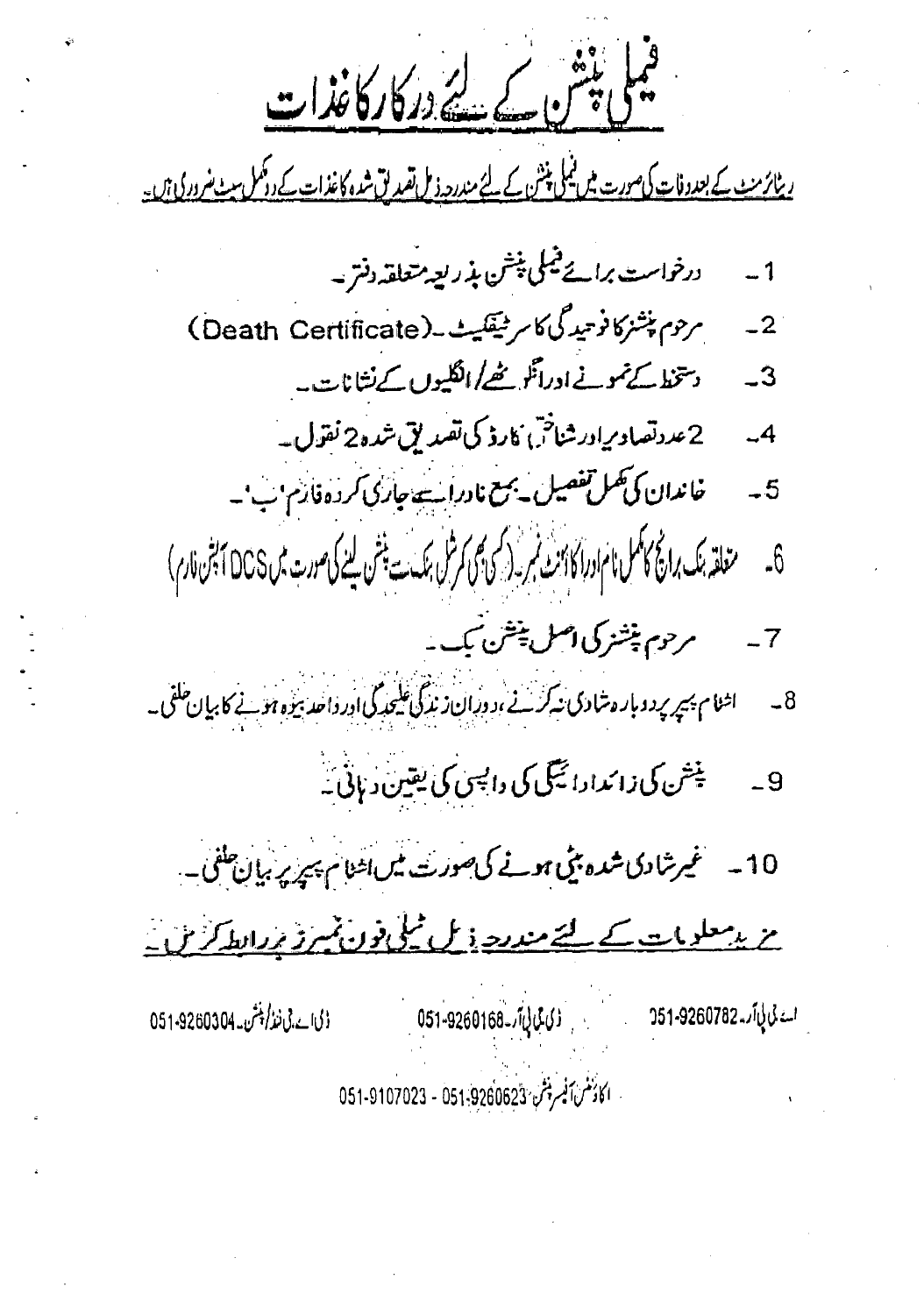### **ADDITIONAL REQUIREMENT FOR FAMILY PENSION**

- 1. Application for Family Pension through Office/Department
- 2. Death Certificate
- 3. Specimen Signature/Thumb & Fingers Impression
- 4. Two photographs of Window & Two copies of Widow's CNIC
- 5. List of family members showing relationship, ages and whether dependent or otherwise (Two Sets) & NADRA Form "B"
- 6. Bank Account No & Descriptive Roll of Widow
- 7. Deceased's Pension Book (Original)
- 8. Nomination/ Guardian ship for minor children
- 9. Succession Certificate
- 10. Non-separation/no remarriage certificate
- 11. Certificate to the effect that she in only widow/nominated widow for drawl of Pension
- 12. Previous Pension Book in Original is to be attached with pension papers with a last payment certificate accorded by the Bank for payment of lifetime arrears where PPO was issued.
- Note Each and every paper is attested by the Department concerned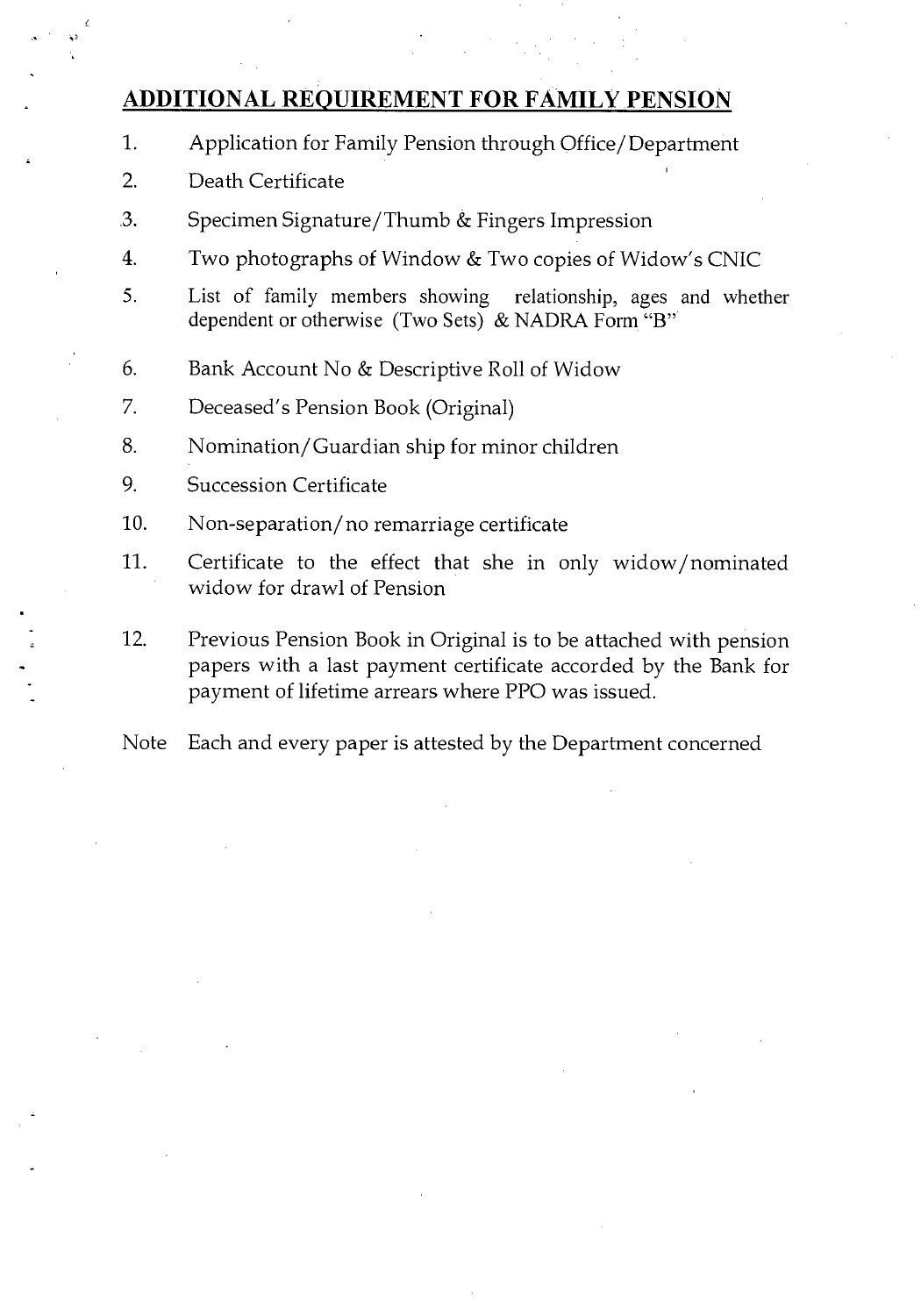### CHECK LIST - PENSIONSIONER

- 1. Application is on papers Form CSR 23 (Revised)
- 2. Office Order/Notification of retirement
- 3. Specimen signature of applicant & Thumb/ Finger impression
- 4. Two photocopies of CNIC/Two photograph of the applicant
- 5. List of family members showing relationship, ages and whether dependent or otherwise (Two Sets) & NADRA Form "B"
- 6. Undertaking for recovery of Government dues
- 7. Certificate about non indulgence in Politics
- 8. No Demand Certificate from Department
- 9. No Demand Certificate from Estate Office (if occupied Govt. accommodation
- 10. Account No. and name of Bank ,Branch from where applicant wishes to draw pension with DCS option form duly attested by Bank Manager
- 11. LPC / Service Statement with Computerized Last Salary Slip
- 12. Service Book in original containing all entries up-to retirement, verification of Service and verification of Pay fixation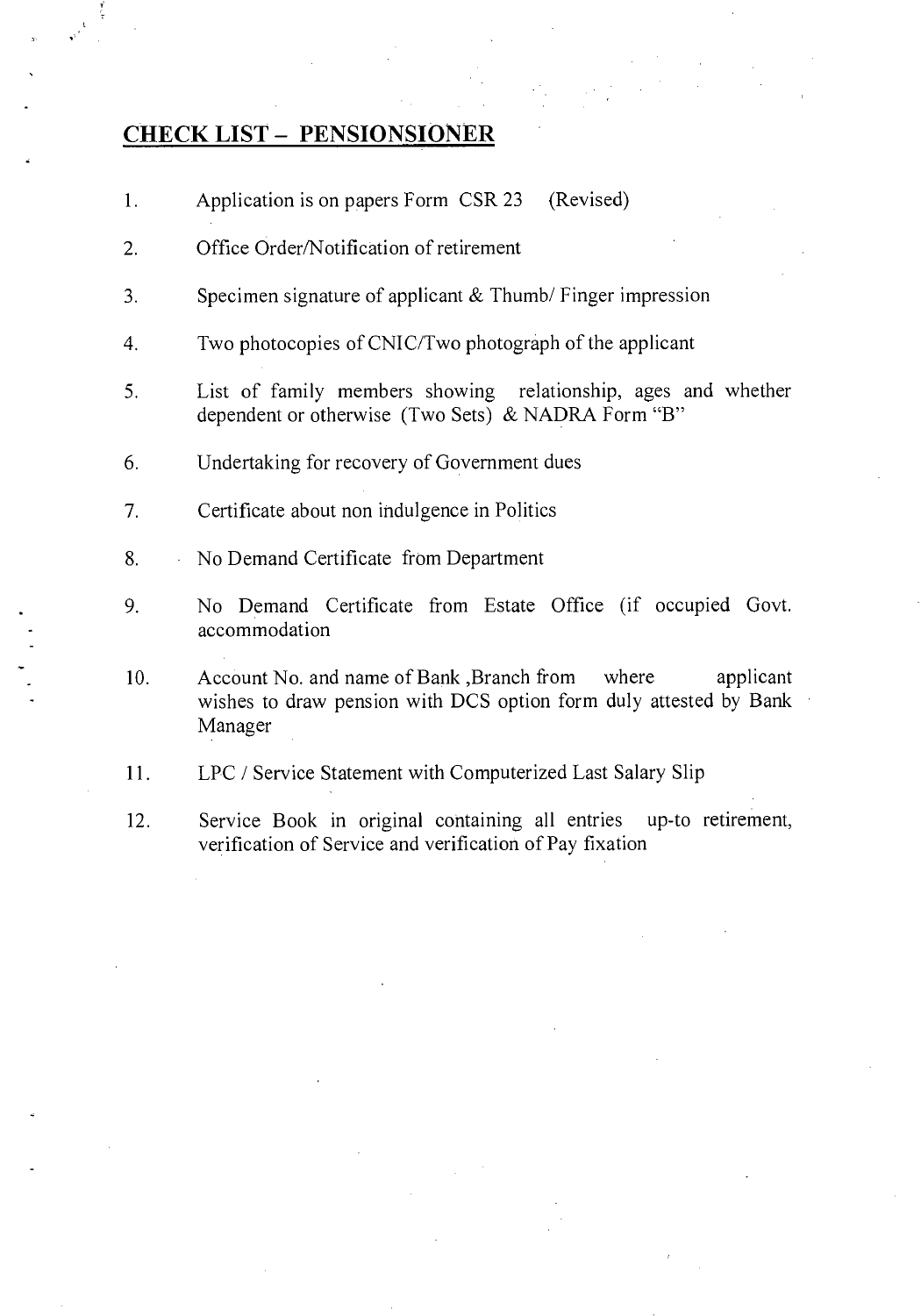Welfare Officer (Pension)

No. 2016 Pension Welfare Cell Establishment Division (Cabinet Secretariat Block) ISLAMABAD

# Requisition Slip 01

Please arrange to provide Personal Files/Service Book of following Officer/Officials of this Division who are going to be retired from Government Service during the year 2016:-

S.No. Name & Designation with BS

 $DS (Admn)$ 

1.

 $\hat{\mathbf{v}}$ 

2.

3.

4.

 $SO(Admn)$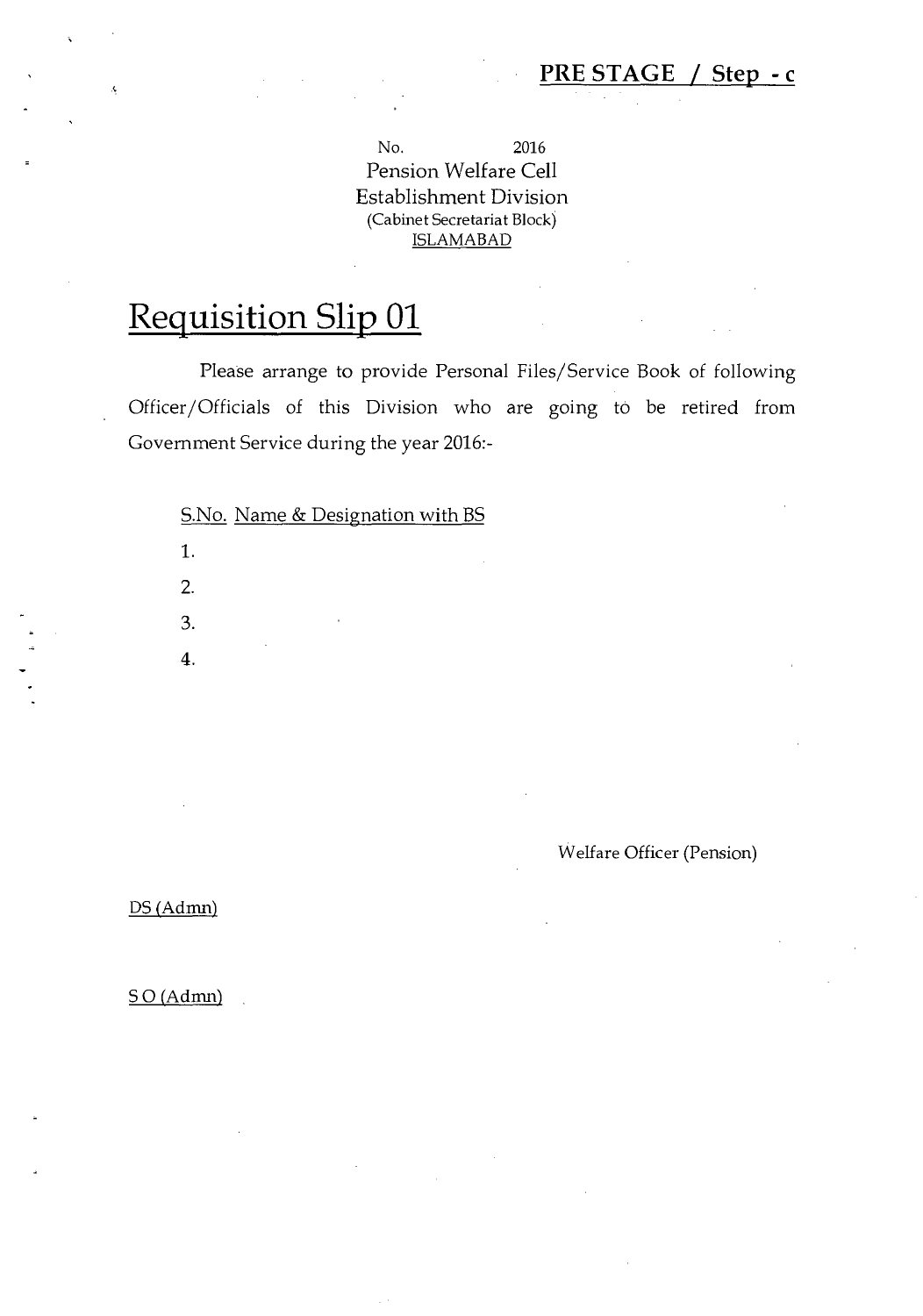#### $(Sub S.No.6)$

One year before the expected date of retirement Stage - I (ii)

• in •

 $p \nmid l$ 

 $\leftrightarrow$ 

#### Government of Pakistan Establishment Division (Cabinet Secretariat Block) ISLAMABAD

No. 333(1)/Gen/ PWO/ 2016

01-04-2016

To,

The Section Officer (Cash)/DDO, Establishment Division, ISLAMABAD

#### Subject:-CHECKING OF RECORD TO SEE WHETHER ANY RECOVERIES OF GOVERNMENT DUES ARE OUTSTANDING

Reference instructions contained at Sr No.53 of Mantial on Pension Procedures (Copy enclosed).

It is informed that Mr working  $2.$ as \_\_\_\_\_\_\_\_\_\_\_\_\_\_ is going to be retired from Government Service on •

3. As per above instructions it is required one year before date of retirement that records may be checked to see whether any recoveries on account of Govt dues are out standing against the above officer/official.

4. The above information may be furnished promptly within three days by 2016.

#### Welfare Officer (Pension)

••• •11, ••:•; *;•* 

•

Copy for information please:-

- 1. PS to JS (Admn)
- 2. DS (Admn)
- 3. SO (Admn)

 $(11)$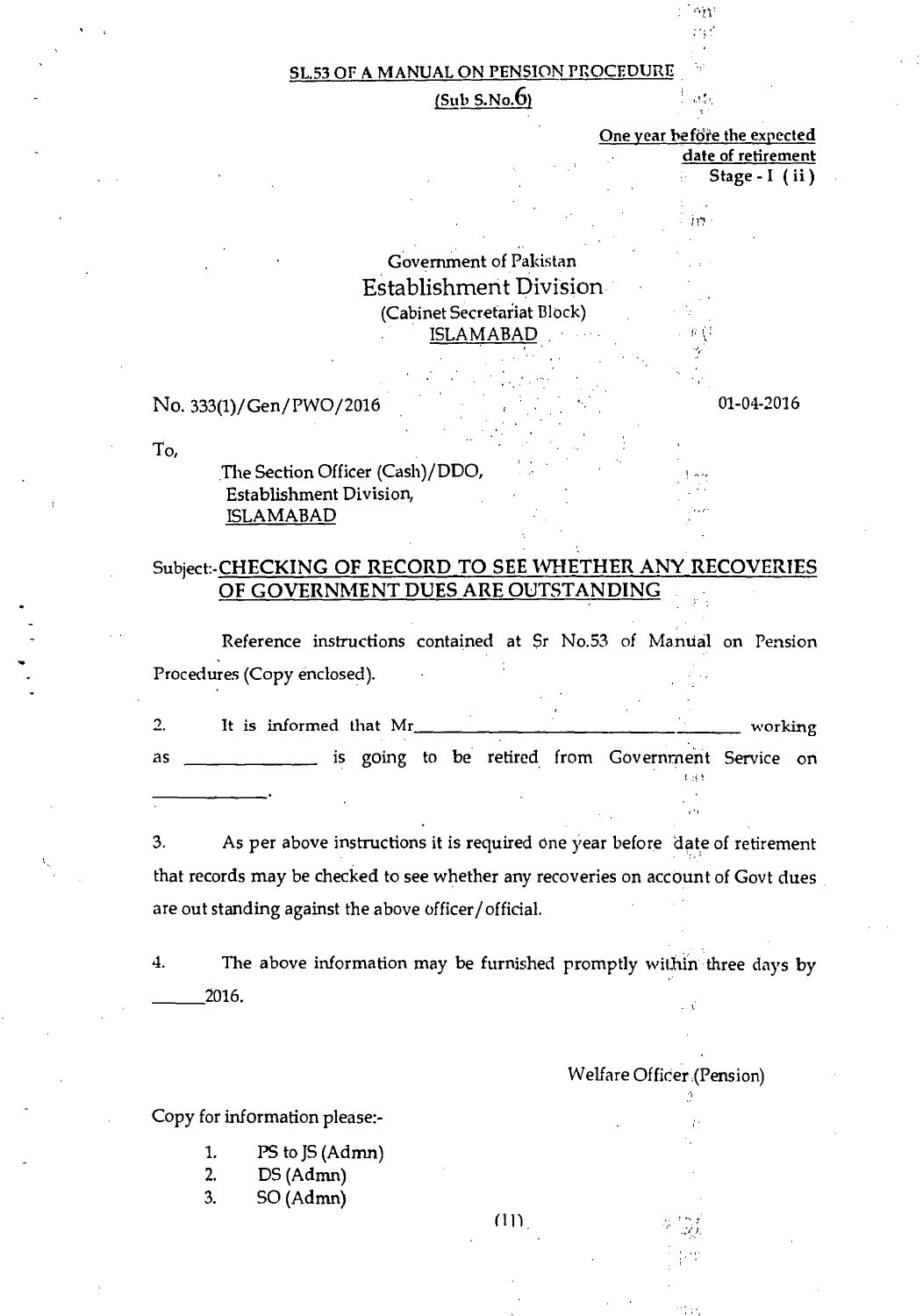### **PROGRESS SHEET**

#### **FOR PREPARATION OF PENSION CASE IN RESPECT OF**

**DESIGNATION (BS- ) GOING TO BE RETIRED W.E.F.** 

| Stage      | <b>Step</b> | Action                                                                                                                                                                                           | Due Date | Responsible                       | Initiated<br>on. | Completed<br>oп | <b>Remarks</b> |
|------------|-------------|--------------------------------------------------------------------------------------------------------------------------------------------------------------------------------------------------|----------|-----------------------------------|------------------|-----------------|----------------|
|            | $\circ$     | Seeking application from would be Pensioner for Retirement Notification/Office Order                                                                                                             |          |                                   |                  |                 |                |
| Pre-Stage  | a           | Welfare Officer (Pension) WO (P) and Admn Officer concerned shall consult excel data base of<br>employees and initiate following action in cases where "DAYS TO RETIREMENT" are approx 400       |          | WO(P)<br>and<br>Admn              |                  |                 |                |
|            | b           | Admn will complete Service Book of those at Pre-Stage Step.1 and verify it                                                                                                                       |          | Admn                              |                  |                 |                |
|            | $\epsilon$  | Welfare Officer (Pension) WO (P) shall requisition Original Personal File along-with Service Book<br>(for Non-Gazetted from Admn Section) & Verified Service Statement from AGPR)                |          | WO(P)<br>and<br>Admn              |                  |                 |                |
|            | d           | Admn will provide record within 3 days                                                                                                                                                           |          | Admn                              |                  |                 |                |
|            | e           | If Service Book is incomplete or suffers from deficiencies, WO (P) shall personally get it completed<br>from Admn                                                                                |          | WO(P)<br>and<br>Admn              |                  |                 |                |
|            | $\mathbf f$ | Return of Personal File/ Service Book to WO (P)                                                                                                                                                  |          | Admn                              |                  |                 |                |
|            |             | ONE YEAR BEFORE THE DATE OF RETIREMENT                                                                                                                                                           |          |                                   |                  |                 |                |
|            | (i)         | WO (P) shall start filling up of working copy of the Pension Application Form.                                                                                                                   |          | WO(P)                             |                  |                 |                |
| Stage-.l   | (ii)        | In liaison with Admn Section and DDO, WO (P) checks records to see whether any recoveries of<br>Government dues are outstanding. (Sub Sr 6* Specimen of letter attached)                         |          | &<br>WO(P)<br>Admn                |                  |                 |                |
|            | (iii)       | WO (P) shall attach Progress Sheet above the file                                                                                                                                                |          | WO(P)                             |                  |                 |                |
|            |             | SIX MONTHS BEFORE THE DATE OF RETIREMENT                                                                                                                                                         |          |                                   |                  |                 |                |
|            | O           | WO (P) shall write to would be pensioner to submit formal application (Sub Sr7* Specimen of letter,<br>Application, Specimen Signature Form, Creation of Vendor Form & DCS Option Form attached) |          | WO(P)                             |                  |                 |                |
|            | (i)         | Would be pensioner submits formal application                                                                                                                                                    |          | Pensioner                         |                  |                 |                |
| ₹<br>Stage | (i)         | WO (P) request the parties concerned for issue of "No Demand Certificate" (Sub Sr 8* letter & No<br><b>Demand Certificate attached)</b>                                                          |          | Admn                              |                  |                 |                |
|            | (iii)       | WO (P) writes to Estate Office or Hiring Section Officer to bring the rent account up-to-date                                                                                                    |          | WO(P)                             |                  |                 |                |
|            |             | No Demand Certificates returned to WO (P)                                                                                                                                                        |          | &<br>Admn<br><b>Estate Office</b> |                  |                 |                |

Contd...P/2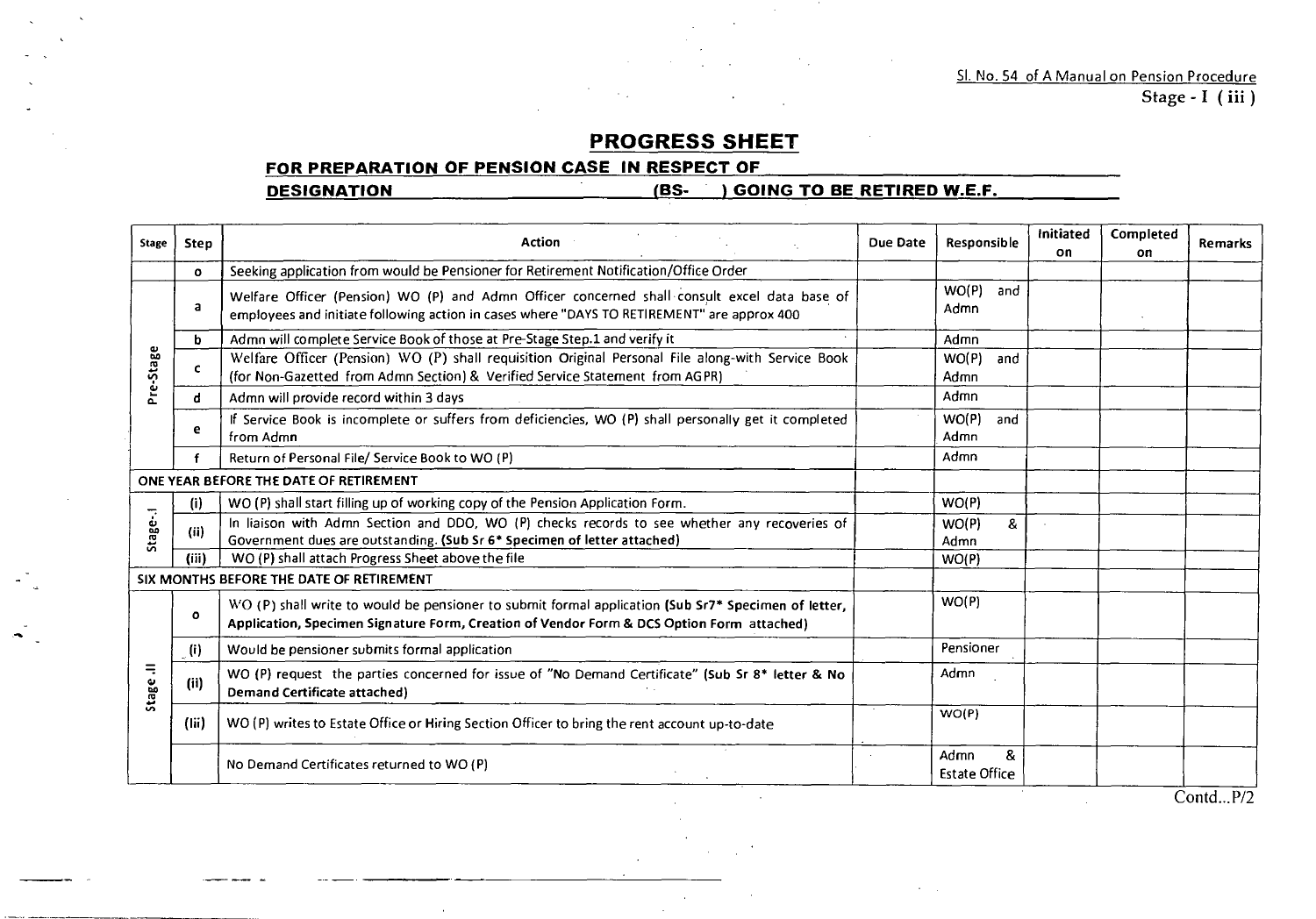| <b>Stage</b> | Step                 | <b>Action</b>                                                                                                                                           | <b>Responsible</b>     | Initiated<br>on | Completed<br>on | Remarks |
|--------------|----------------------|---------------------------------------------------------------------------------------------------------------------------------------------------------|------------------------|-----------------|-----------------|---------|
| Ξ            | (i)                  | authority.<br>submission<br>sanctioning<br>for<br>to<br>WO.<br>the<br>papers<br>(P)<br>completes<br>pension<br>(Sub Sr 10* Specimen of Letter attached) | WO(P)                  |                 |                 |         |
| c<br>Stag    | (ii)                 | Sanctioning authority records orders/approval                                                                                                           | Competent<br>Authority |                 |                 |         |
|              | (iii)                | WO (P) forwards pension papers with Progress Sheet to the Audit Office                                                                                  | WO(P)                  |                 |                 |         |
|              |                      | THREE MONTHS TO FORTNIGHT BEFORE THE DATE OF RETIREMENT                                                                                                 |                        |                 |                 |         |
| ≥            | $\left($ i $\right)$ | Audit office checks the pension papers.                                                                                                                 | <b>AGPR</b>            |                 |                 |         |
|              | (i)                  | Audit office issues the Pension Payment Order                                                                                                           | <b>AGPR</b>            |                 |                 |         |
| Stage        | (iii)                | Allows anticipatory pension in case delay is likely to take place in finalization                                                                       | <b>AGPR</b>            |                 |                 |         |
|              |                      | AFTER THE ISSUE OF PPO                                                                                                                                  |                        |                 |                 |         |
|              | (i)                  | Audit office returns the Progress Sheet                                                                                                                 | <b>AGPR</b>            |                 |                 |         |
|              | (i)                  | WO (P) sends Progress Sheet to DS (Admn) and JS(Admn) for information                                                                                   | WO(P)                  |                 |                 |         |
| Stage.       |                      | Hold simple ceremony to hand over Pension Payment Order to retiring officer / official                                                                  | Admn                   |                 |                 |         |

 $=:(2):=-$ 

\*Sub SI. of Progress Sheet - SI No. 53 of A Manual of Pension Procedure - WO(P) means Welfare Officer (Pension)

 $\frac{1}{2}$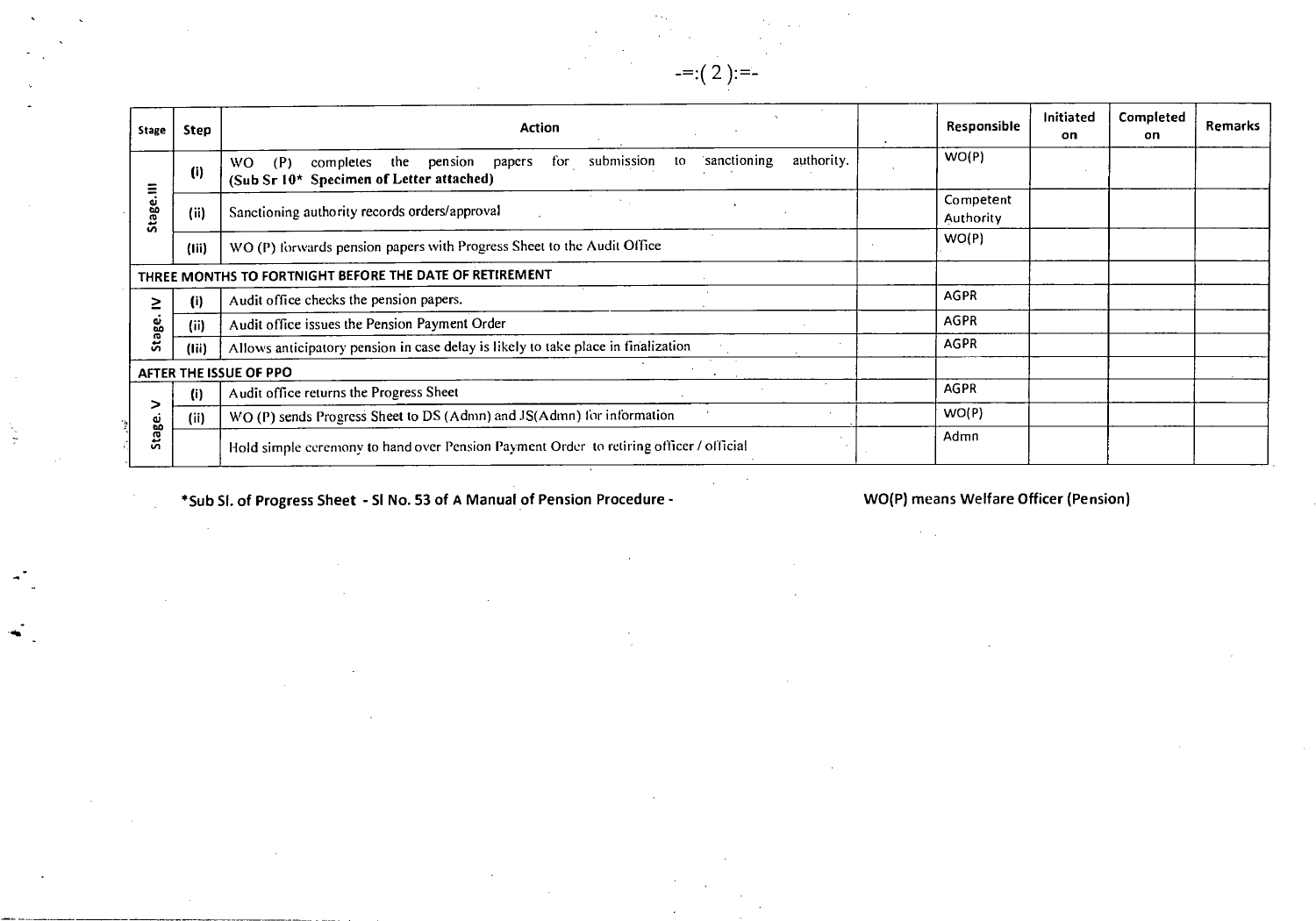$(Sub S.No.7)$ 

Six months before the expected date of retirement Stage - II ( o )

#### Government of Pakistan Establishment Division (Cabinet Secretariat Block) ISLAMABAD

#### No. 333(1)/Gen/PWO/2016 10-10-2016

To,

The

#### Subject:-OBTAINING OF FORMAL APPLICATION FOR PENSION FROM WOULD-BE PERNSIONER

Reference instructions contained at Sr No.53 of Manual on Pension Procedures (Copy enclosed).

2. It is informed that you are going to be retired from Government Service on \_\_\_\_\_\_\_\_\_\_\_\_\_.

3. As per above instructions application for grant of pension is required for processing of pension case to be submitted six months before date of retirement.

4. In this regard you are requested to visit this office along-with following information/documents during working hours:-

| S.No. | <b>Required Documents</b>                                                                                                                                                                      |            | <b>Documents</b><br>attached |
|-------|------------------------------------------------------------------------------------------------------------------------------------------------------------------------------------------------|------------|------------------------------|
|       |                                                                                                                                                                                                | <b>Yes</b> | No                           |
|       | Application for Grant of Pension                                                                                                                                                               |            |                              |
| a.    | (Specimen of Application attached)                                                                                                                                                             |            |                              |
| b.    | Photocopies of CNIC                                                                                                                                                                            |            |                              |
| c.    | FOUR Passport Size Photograph                                                                                                                                                                  |            |                              |
| d.    | Form-B/Family members list issued by NADRA<br>(Specimen of Family members list attached)                                                                                                       |            |                              |
| e.    | DCS Option Form duly attested by Bank Manager (Bank Account No Bank)<br>Name, Bank Branch with Branch Code/District AND E.mail Address) +<br>Indemnity Bond (Specimen Signature Form attached) |            |                              |
| f.    | Personal No / Vendor No ( Creation of Vendor Form attached - If<br>not allotted from AGPR during Service)                                                                                      |            |                              |

Welfare Officer (Pension)

Copy for information please:-

- 1. PS to Secy Estb
- $2.$  DS (Admn-I)
- $3.$  SO (Admn-II)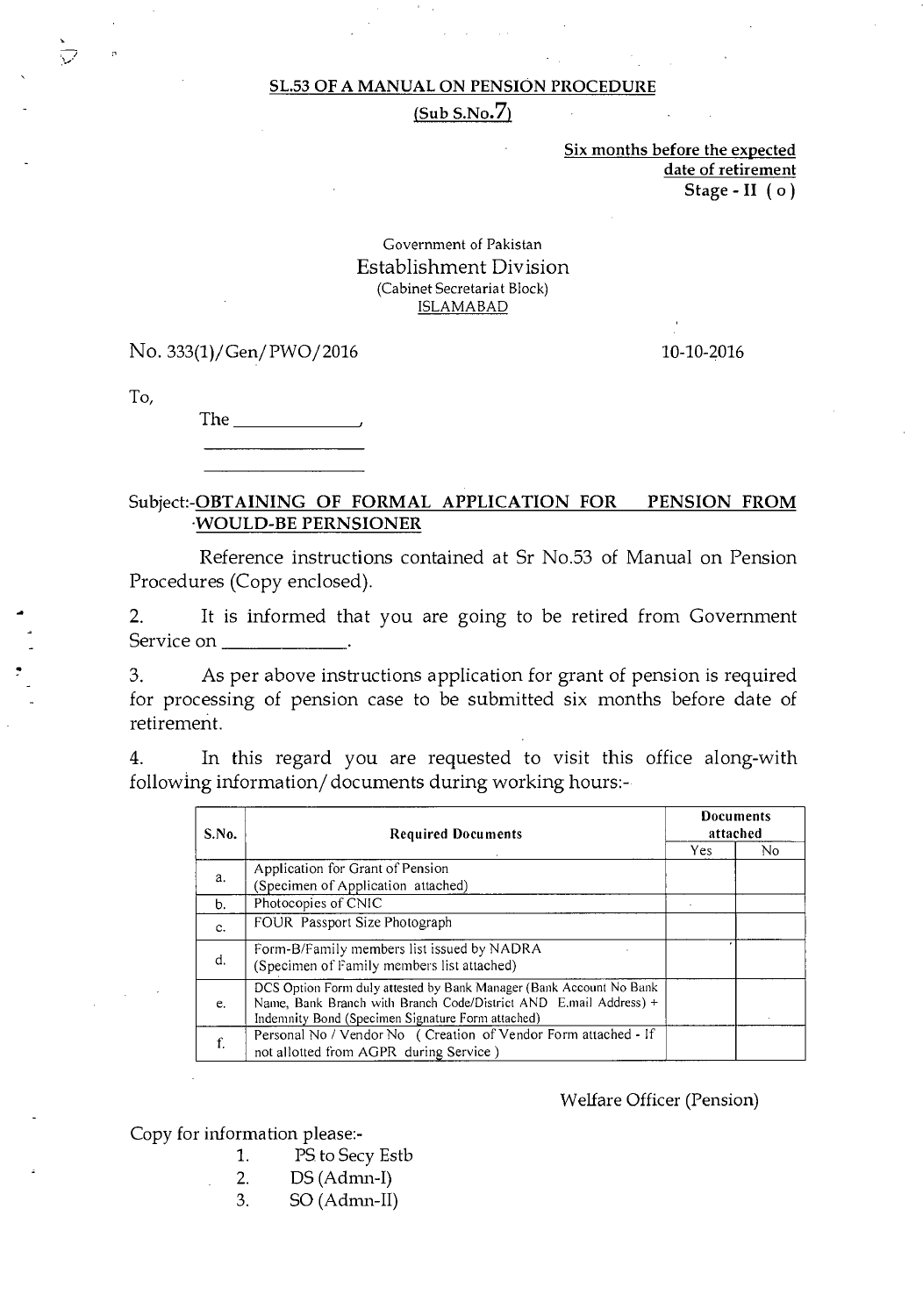$(Sub S.No.7)$ 

six months before the expected date of retirement Stage - II ( o )

To

The Deputy Secretary (Admn-I) Establishment Division, ISLAMABAD

#### Subject: APPLICATION FOR GRANT OF PENSION

Sir,

It is intimated that I am performing my duties as  $\frac{1}{\sqrt{2\pi}}$  (BS-) since \_\_\_\_\_\_\_\_\_. My date of birth as per my Service record is \_\_\_\_\_\_\_\_\_\_, thus I am retiring from Government Service w.e.f. on attaining the age of superannuation. Following documents are attached.

| S.No. | <b>Required Documents</b>                     |      | Documents<br>attached |
|-------|-----------------------------------------------|------|-----------------------|
|       |                                               | Yes. | No                    |
| a.    | Photocopies of CNIC                           |      |                       |
| b.    | Four Passport Size Photograph                 |      |                       |
| c.    | Form-B/Family members list issued by NADRA    |      |                       |
| d.    | DCS Option Form duly attested by Bank Manager |      |                       |
|       | (Bank Account No Bank Name, Bank Branch       |      |                       |
|       | with Branch Code/District AND E.mail Address) |      |                       |
|       | Indemnity Bond                                |      |                       |
| e.    | Personal No /Vendor No                        |      |                       |

2. It is, therefore, requested that the preparation of my Pension Papers may kindly be initiated.

Thanking you.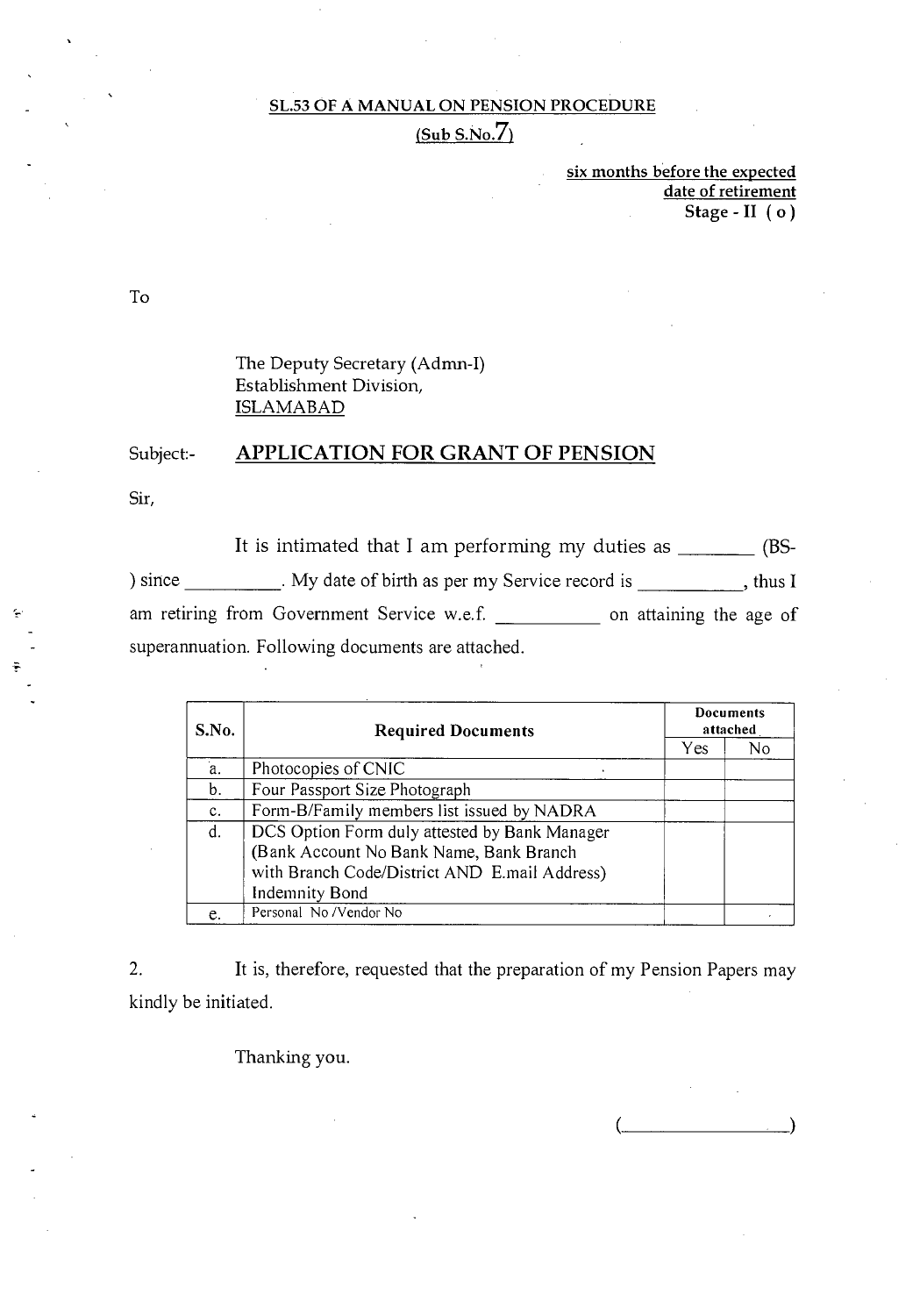$(Sub S.No.7)$ 

six months before the expected date of retirement Stage - II ( o )

### SPECIMEN SIGNATURE IN RESPECT OF

# MR HOLDING OF BANK ACCOUNT NO. NBP BR., ISLAMABAD

 $\lambda$ 

 $\mathcal{E}$ 

 $\lambda$ 

1.

2.

 $\overline{(\ }$ 

 $\overline{(}$ 

3.

ATTESTED BY BANK MANAGER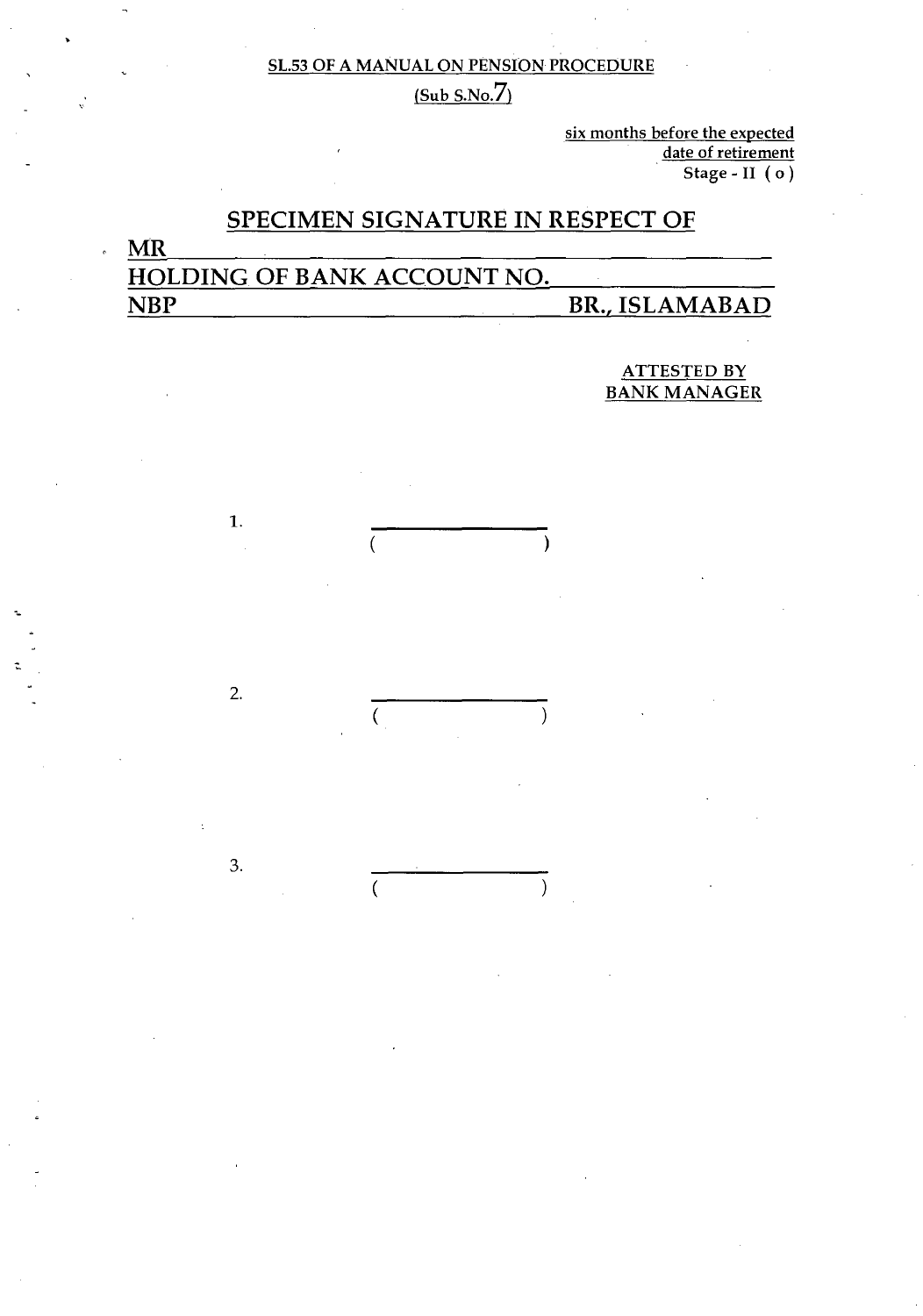#### $(Sub S.No.7)$

six months before the expected date of retirement Stage - II  $(o)$ 

### LIST OF FAMILY MEMBERS OF THE EMPLOYEE/WIDOW

| S.<br>No | Name of Family<br>Member | Relationship<br>with Govt.<br>Servant | Marital<br><b>Status</b> | Date of Birth/<br>Age | Occupation/<br>Profession | Remarks |
|----------|--------------------------|---------------------------------------|--------------------------|-----------------------|---------------------------|---------|
|          |                          |                                       |                          |                       |                           |         |
|          |                          |                                       |                          |                       |                           |         |
|          |                          |                                       |                          |                       |                           |         |
|          | $\bullet$                |                                       |                          |                       |                           |         |
|          |                          |                                       |                          |                       |                           |         |
|          |                          |                                       |                          |                       |                           |         |
|          |                          |                                       |                          | $\sim$                |                           |         |

Signature of Govt. Servant/Widow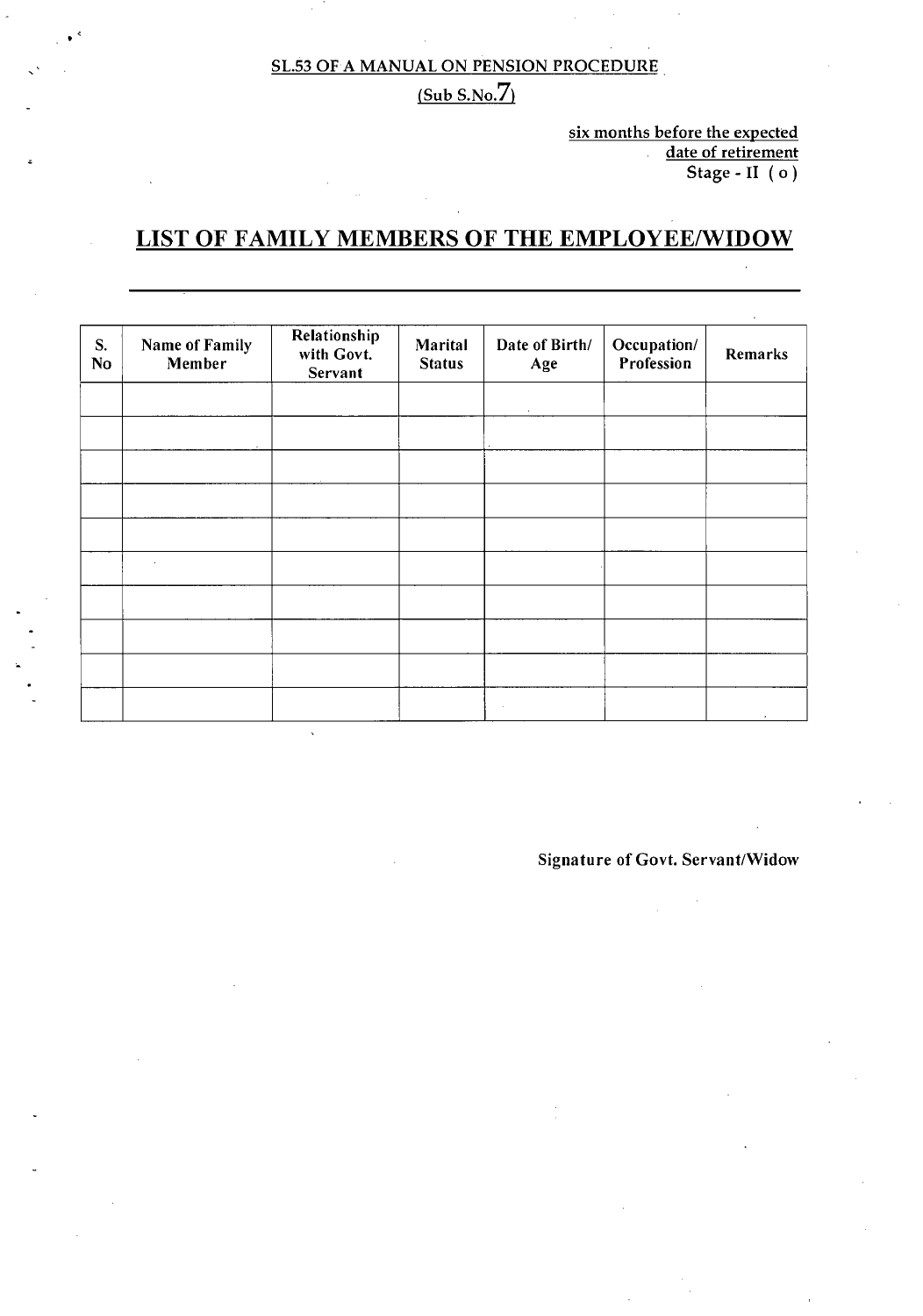

# VENDOR CREATION / UPDATION FORM FOR GOVT. SERVANTS / INDIVIDUALS

| $\sim 10^{-1}$                                                                             |                                      |                            |                                                                             |                                  |                          | PRESENT ADDRESS |                                                                                                     |  |                                                                                                                                                                                                                           |                       | <b>VENDOR</b><br><b>NO</b><br><b>ALLOTTED</b> |  |  |  |
|--------------------------------------------------------------------------------------------|--------------------------------------|----------------------------|-----------------------------------------------------------------------------|----------------------------------|--------------------------|-----------------|-----------------------------------------------------------------------------------------------------|--|---------------------------------------------------------------------------------------------------------------------------------------------------------------------------------------------------------------------------|-----------------------|-----------------------------------------------|--|--|--|
| S.No.                                                                                      | NAME OF<br>EMPLOYEE/OWNER            | <b>BANK</b><br><b>NAME</b> | <b>BANK BRANCH &amp;</b><br>$\overline{\phantom{a}}$ CITY<br>$\sim 10^{-1}$ | <b>BANK</b><br><b>ACCOUNT NO</b> | <b>CNIC</b><br>(NADRA)   |                 | <b>NAME OF</b><br><b>HOUSE</b><br><b>STREET</b><br><b>CITY AND</b><br>NO.<br>NO.<br><b>DISTRICT</b> |  | <b>DDO</b><br><b>CODE</b>                                                                                                                                                                                                 | PERSONAL<br><b>NO</b> |                                               |  |  |  |
| 1.                                                                                         |                                      |                            |                                                                             |                                  |                          |                 |                                                                                                     |  |                                                                                                                                                                                                                           | $\gamma$              |                                               |  |  |  |
|                                                                                            |                                      |                            |                                                                             |                                  |                          |                 |                                                                                                     |  |                                                                                                                                                                                                                           |                       |                                               |  |  |  |
| $\overline{2}$ .                                                                           |                                      |                            |                                                                             |                                  |                          |                 |                                                                                                     |  |                                                                                                                                                                                                                           |                       |                                               |  |  |  |
| 3.                                                                                         |                                      |                            |                                                                             |                                  |                          |                 |                                                                                                     |  |                                                                                                                                                                                                                           |                       |                                               |  |  |  |
| 4.                                                                                         |                                      |                            |                                                                             |                                  |                          |                 |                                                                                                     |  |                                                                                                                                                                                                                           |                       |                                               |  |  |  |
| 5.                                                                                         |                                      |                            |                                                                             |                                  |                          |                 |                                                                                                     |  |                                                                                                                                                                                                                           |                       |                                               |  |  |  |
| 6.                                                                                         |                                      | $\bullet$                  |                                                                             |                                  |                          |                 |                                                                                                     |  |                                                                                                                                                                                                                           |                       |                                               |  |  |  |
| 7 <sub>1</sub>                                                                             |                                      |                            |                                                                             |                                  |                          |                 |                                                                                                     |  |                                                                                                                                                                                                                           |                       |                                               |  |  |  |
| 8.                                                                                         |                                      |                            | $\mathbf{u} = \mathbf{u} \cdot \mathbf{u}$                                  |                                  | $\cdot$                  |                 |                                                                                                     |  |                                                                                                                                                                                                                           |                       |                                               |  |  |  |
| $\overline{9}$ .                                                                           |                                      |                            |                                                                             |                                  |                          |                 |                                                                                                     |  |                                                                                                                                                                                                                           |                       |                                               |  |  |  |
| 10.                                                                                        |                                      |                            |                                                                             |                                  |                          |                 |                                                                                                     |  |                                                                                                                                                                                                                           |                       |                                               |  |  |  |
|                                                                                            | <b>CHECK LIST/DOCUMENTS REQUIRED</b> |                            |                                                                             |                                  | <b>REASON FOR CHANGE</b> |                 |                                                                                                     |  |                                                                                                                                                                                                                           |                       |                                               |  |  |  |
| <b>IN DATA</b><br>1. Two copies of this Form<br>the control of the state of the control of |                                      |                            |                                                                             |                                  |                          |                 |                                                                                                     |  |                                                                                                                                                                                                                           |                       |                                               |  |  |  |
| 2.<br>3 <sub>1</sub><br>4.                                                                 |                                      |                            |                                                                             |                                  | $\sim 100$               |                 |                                                                                                     |  | Attested copy of CNIC (Govt. Scrvant/House Owner)<br>Computerized Pay Slip issued by AGPR/AG/DAO<br>dated<br>Sanction letter of hiring issued by department with owner name and CNIC<br>(in case of Hiring of House only) |                       |                                               |  |  |  |

Sign with Name, Date and Stamp of DDO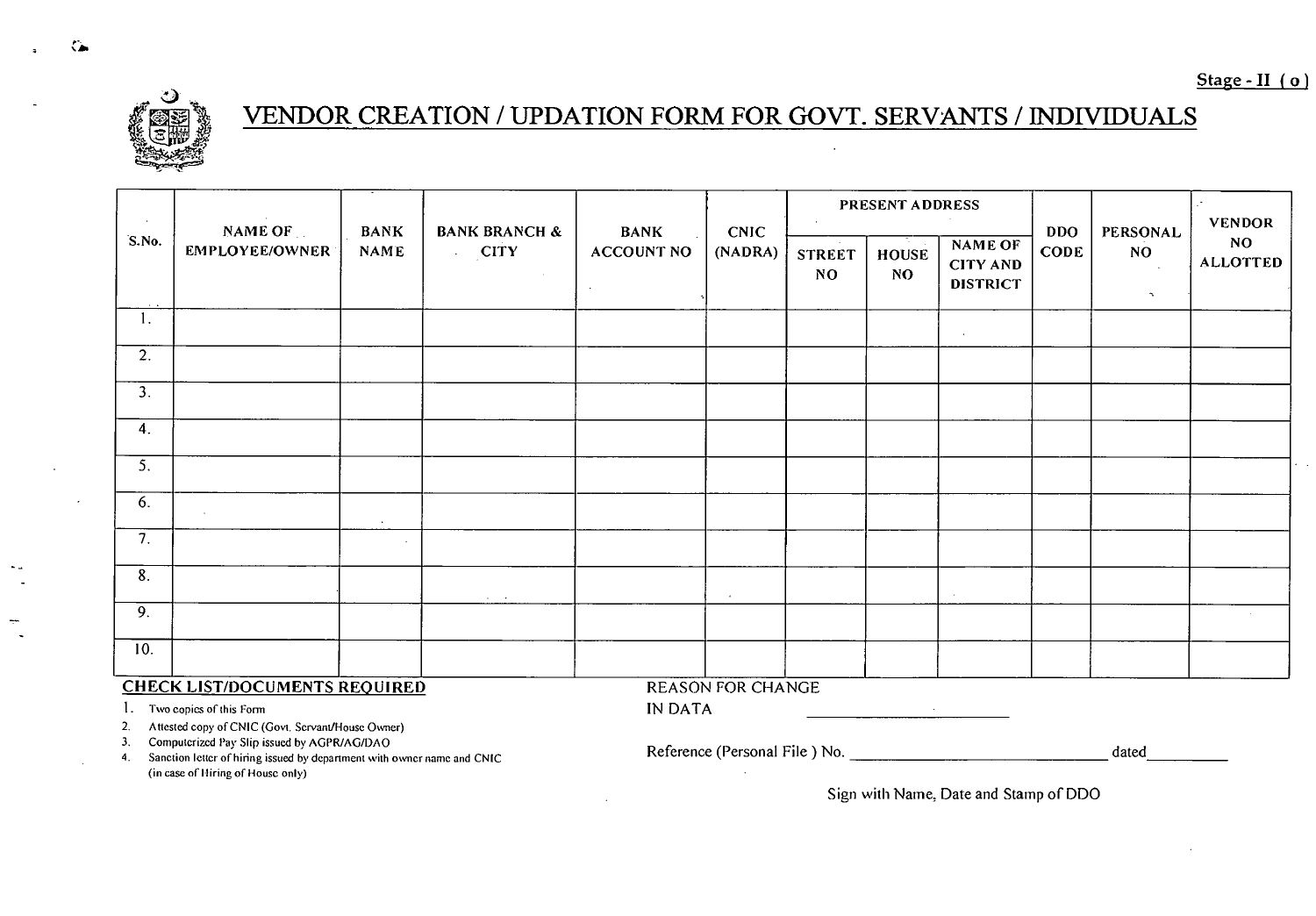### **OCS FORM**

#### **FORM FOR DIRECT CREDIT OF PENSION THROUGH BANK ACCOUNT**

| Pensioner information (To be filled in by the Pensioner)                                                             |  |
|----------------------------------------------------------------------------------------------------------------------|--|
| PPO NO/DCS NO.                                                                                                       |  |
| SAP Personal No. (AS PER PAY SLIP)<br>1000                                                                           |  |
| Account office (From where PPO originally issued)                                                                    |  |
| <b>NAME OF PENSIONER</b>                                                                                             |  |
| <b>Father / Husband Name</b>                                                                                         |  |
| Pensioner old NIC No.                                                                                                |  |
| Pensioner CNIC (NADRA)                                                                                               |  |
| <b>FAMILY PENSIONER NAME</b>                                                                                         |  |
| Spouse/Son/Daughter/Father/Mother(select one)                                                                        |  |
| <b>Family Pensioner CNIC (NADRA)</b>                                                                                 |  |
| Residential address (Current)                                                                                        |  |
| Residential address (Permanent)                                                                                      |  |
| Designation & Grade at the time of Retirement                                                                        |  |
| Ministry / Division / Deptt. / Office                                                                                |  |
| E MAIL ADDRESS (G-MAIL ONLY)                                                                                         |  |
| <b>CONTACT NUMBER(COMPULSORY)</b>                                                                                    |  |
| I hereby opt to draw pension through direct credit scheme and have also submitted *indemnity                         |  |
| bond to the bank.                                                                                                    |  |
| *The Pensioner shall produce an indemnity Bond to keep the bank indemnified about liabilities with all sums of money |  |

whatsoever including mark-up of his/her Pension account. The pensioner would further undertake that his/her legal heirs, successors, executors shall be liable to refund excess amount, if any credited to his/her pension account either in full or in installments(as agreed mutually) equal to such excess amount.

**Pensioner's Signature / Thumb Impression Dated:** 

Ń,

#### ACCOUNT VERIFICATION (TO BE VERIFIED BY THE BANK) CUTTING / OVERWRITING / FLUID / JOINT ACCOUNT NOT ACCEPTABLE BELOW MENTIONED PORTION MAY PLEASE BE FILLED COMPLETELY.

| Account Title (Name) |  |
|----------------------|--|
| Account No.          |  |
| Bank Name            |  |
| Branch Address       |  |
| <b>Branch Code</b>   |  |
|                      |  |

Indemnity Bond / Lien submitted by the pensioner

#### SIGNATURE / STAMP OF BANK MANAGER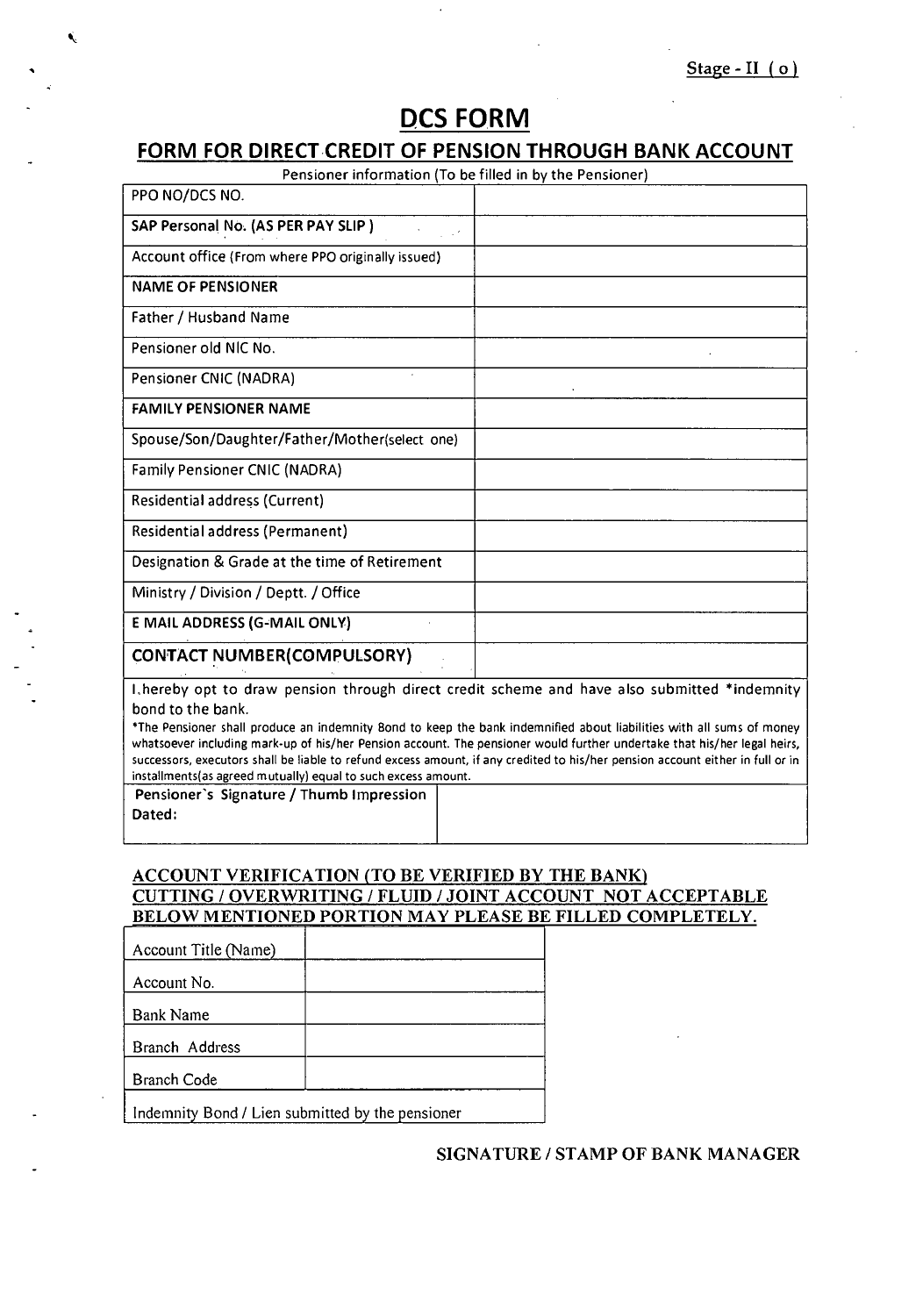#### (Indemnity bond on stamp paper duly verified by notary public/oath commissioner)

**INDEMNITY BOND** 

#### To,

Ø

| The Manager, |                  |
|--------------|------------------|
|              | (Name of Bank)   |
|              | $\cdot$ (Branch) |
|              | (City)           |

In compliance with the SBP's instructions for payment of pension through your bank branch I agree to indemnify you and keep you indemnified about liabilities with all sums of money whatsoever including mark-up of my pension account. I further undertake that my legal heirs, successors, executors shall be liable to refund excess amount, if any , credited to my pension account either in full or in installments equal to such excess amount.

#### Co-Indemnifier/Nominee/Successor

|              | Signature            |
|--------------|----------------------|
| Next of Kin: |                      |
| CNIC:        | Date of Retirement : |
|              | PPO No:              |
|              | Bank Account No:     |
|              |                      |
|              |                      |

Witness  $-2$ 

|--|

 $CNIC:$  CNIC :

| Signature: |  |  |
|------------|--|--|
| Date :     |  |  |

| Signature : |  |
|-------------|--|
| Date :      |  |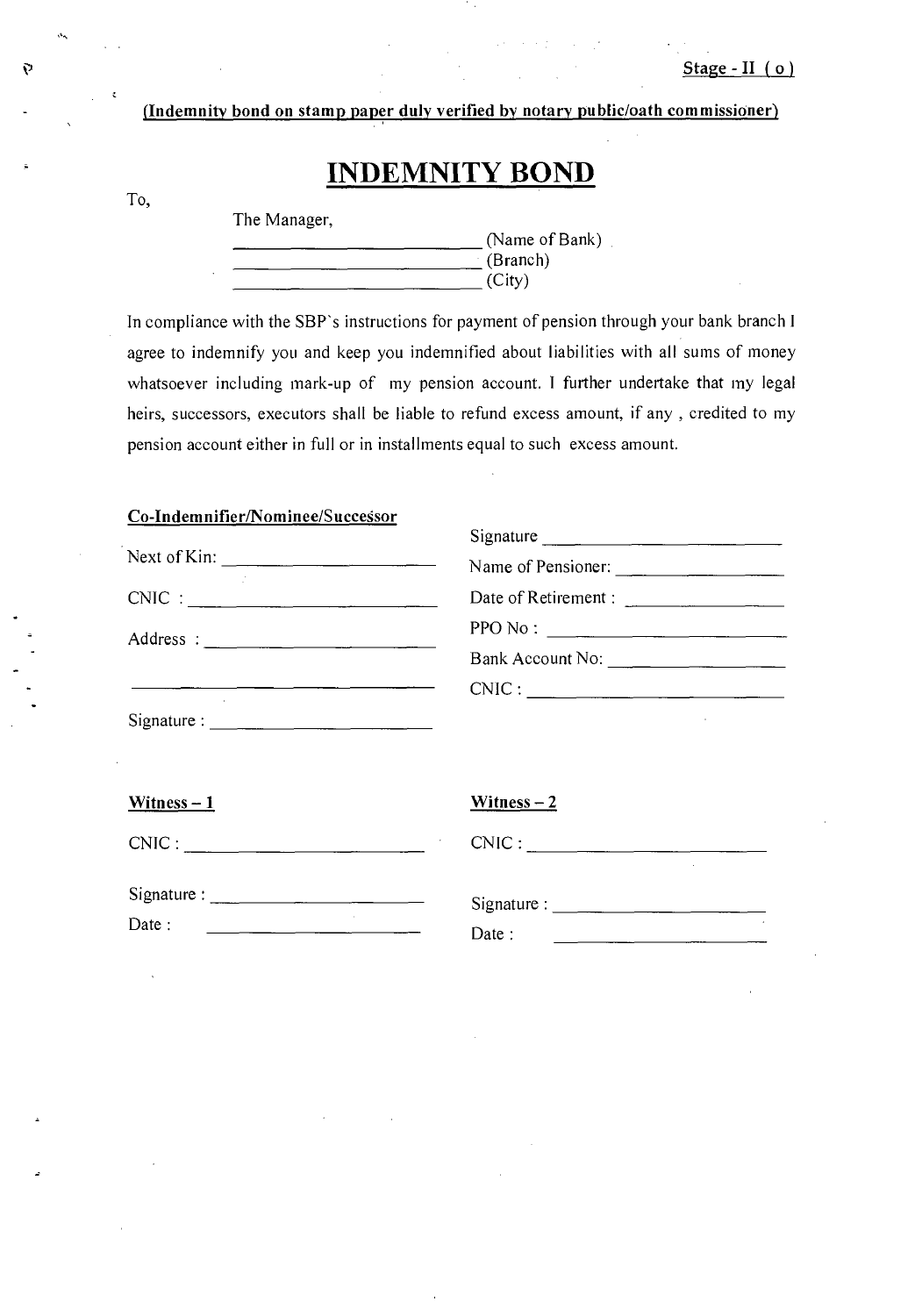#### $(Sub S.No.8)$

| Six months before the expected    |  |  |  |  |  |
|-----------------------------------|--|--|--|--|--|
| <i><b>State of retirement</b></i> |  |  |  |  |  |
| $Stage - II (ii)$                 |  |  |  |  |  |
|                                   |  |  |  |  |  |

.H.

#### Government of Pakistan Establishment Division (Cabinet Secretariat Block) ISLAMABAD

No. 333(1)/ Gen/ PWO/2016

To,

The Estate Officer, Estate Office, ISLAMABAD

#### Subject: - REQUEST FOR FURNISHING "NO DEMAND CERTIFICATE"/ **CLEARANCE CERTIFICATE FROM ESTATE OFFICE**

Reference instructions contained at Sr No.53 of Manual of Pension Procedures (Copy enclosed).

|    | It is informed that Mr |  |  |  |                                                | working |
|----|------------------------|--|--|--|------------------------------------------------|---------|
| as |                        |  |  |  | is going to be retired from Government Service |         |
| on |                        |  |  |  |                                                |         |

3 As per above instructions, it is intimated that "No Demand Certificate"/ Clearance Certificate from Estate Office is required for finalization of Pension case well before six months before date of retirement (specimen attached):

4 The above information may be furnished within three days by  $\sim$  -2016.

(19)

IVelfare Officer (Pension)

#### Copy for information please:-

- 1. Wafaqi Mohtasib (Ombudsman)'s Sectt. IBD
- 2. DS (Admn)
- $3.$  SO (Admn)

15-09-2016.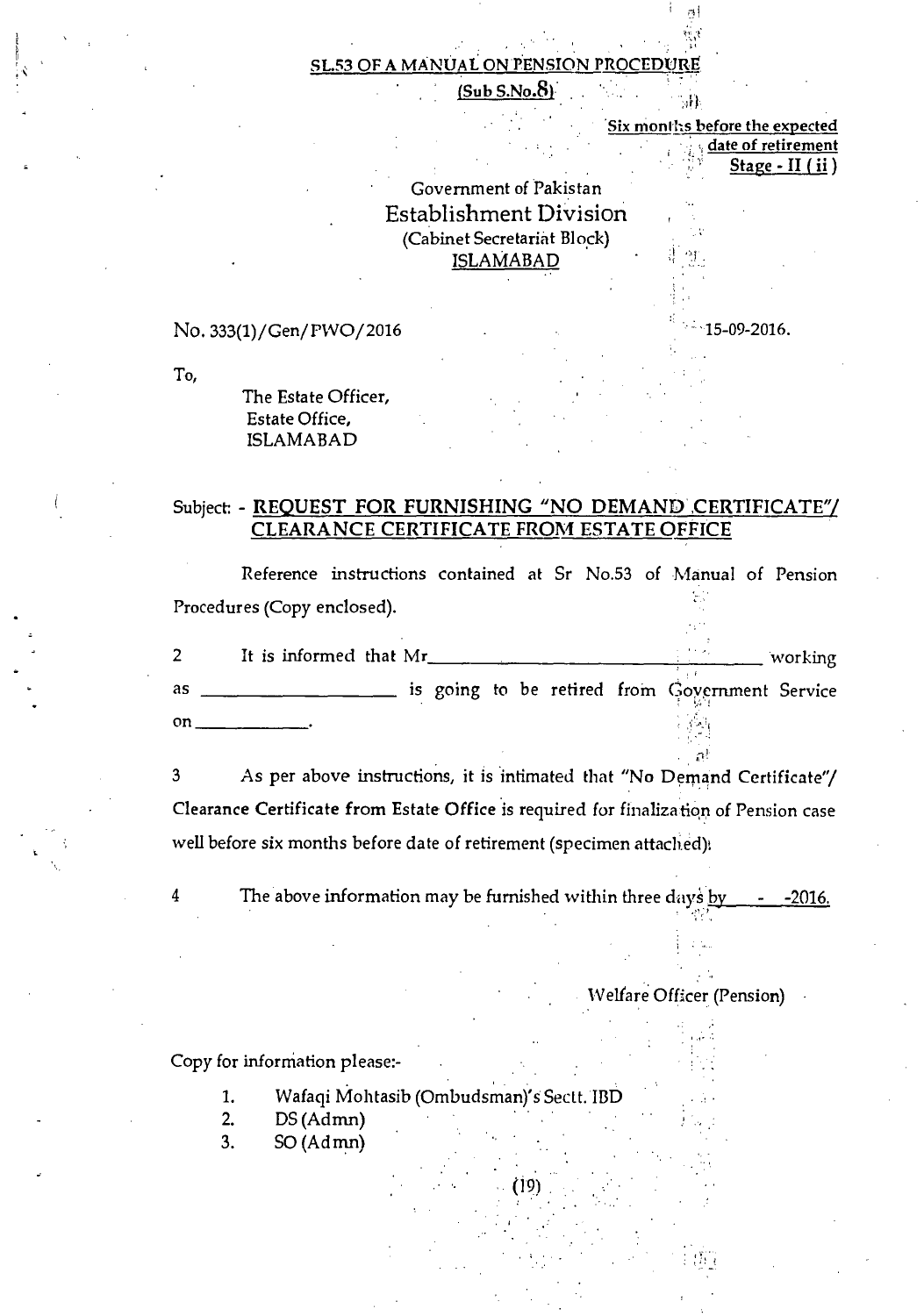$(Sub S.No.8)$ 

Six months before the expected date of retirement Stage - II (ii)

Government of Pakistan Establishment Division (Cabinet Secretariat Block) Islamabad

No. 15-09-2016.

### **NO DEMAND CERTIFICATE**

Certified that there is nothing outstanding against<br>BPS- is going to be retired on Mr. M. Community Community BPS- is going to be retired on from Government Service on attaining the age of superannuation. This may please be treated as NDC as for as this Section/Branch is concerned:-

|                | Cashier                 |  |
|----------------|-------------------------|--|
| 2              | DDO                     |  |
| 3 <sub>1</sub> | Librarian               |  |
| 4              | <b>Stationery Store</b> |  |
| 5              | Gen Section             |  |
| 6              | SO(G)                   |  |
|                | Hiring Assistant        |  |
| 8              | $SO(Admn-IV)$           |  |
|                |                         |  |

#### Section Officer (Admn-II)

#### Distributions

- 1. AGPR, Islamabad
- 2. PS to Secy Estb
- 3. DS (Admn)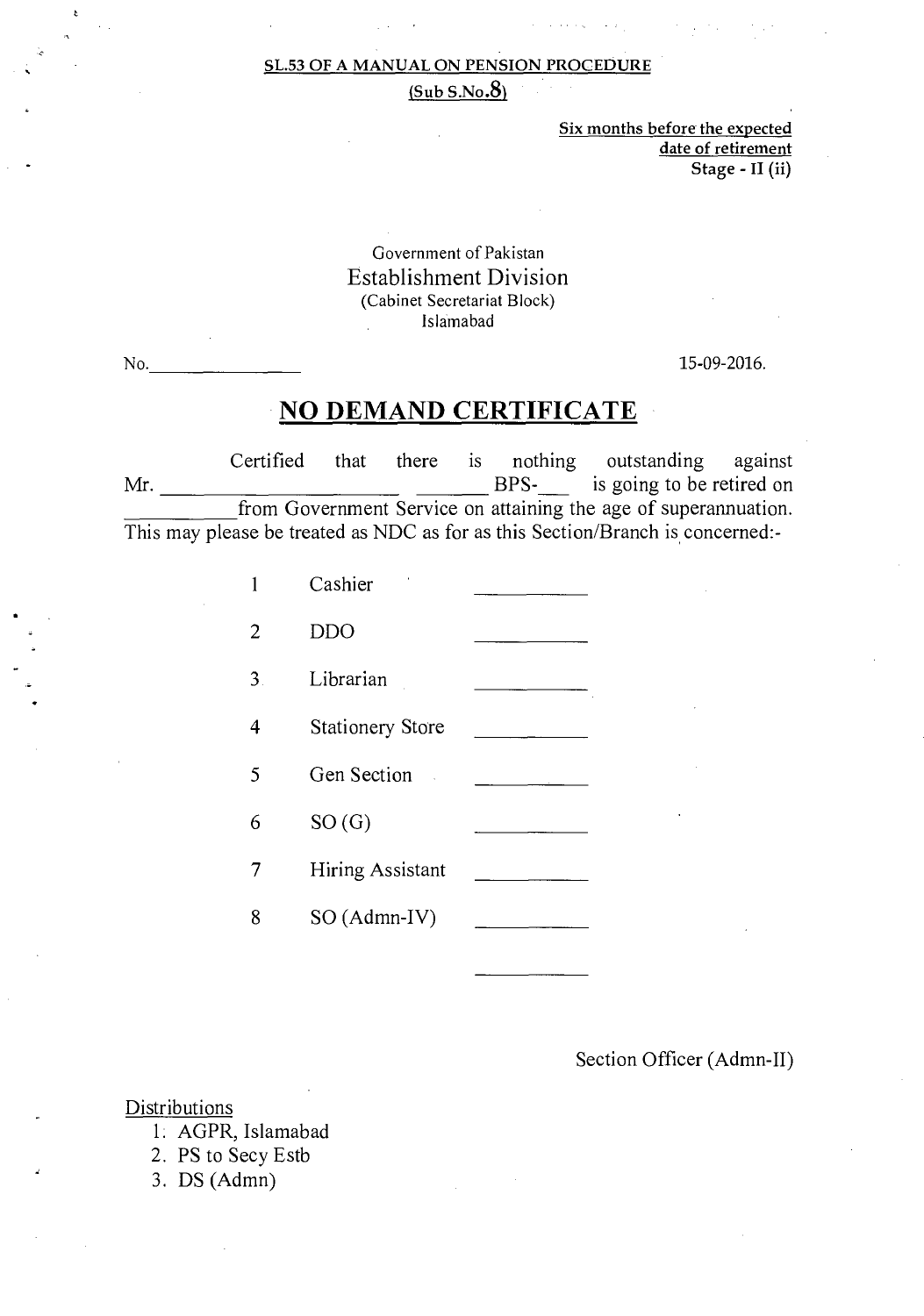#### SL.53 OF A MANUAL ON PENSION PROCEDURE  $(Sub S.No.10)$

At least three months before the expected date of retirement Stage - III ( i )

#### Government of Pakistan Establishment Division (Cabinet Secretariat Block) ISLAMABAD

No. 333(1)/ Gen/ PWO/ 2016 10-11-2016

To,

The

#### Subject:- PENSION CASE IN RESPECT OF MR LDC (BS-07) AN EMPLOYEE OF ESTABLISHMENT DIVISION, ISLAMABAD

Mr LDC (BS-07), an employee of Establishment Division, Islamabad has retired from Government service w.e.f. \_\_\_\_\_\_\_, on attaining the age of superannuation. He has rendered more then \_\_\_\_ years government service. His pension Papers on prescribed form sent herewith in duplicate along-with following documents:-

| Office Order No. dt_<br>regarding          | In Duplicate |
|--------------------------------------------|--------------|
| retirement of officer/official             |              |
| Specimen Signature                         | In Duplicate |
| Thumb/Finger impression                    | In Duplicate |
| Photocopy of CNIC                          | In Duplicate |
| Envelop containing Photographs             | $02$ Nos     |
| Option to continue 35% Pension             | In Duplicate |
| Undertaking                                | In Duplicate |
| Application to draw pension from NBP       | In Duplicate |
| Certificate for non-indulgence in politics | In Duplicate |
| No Demand Certificate from Estb Div        | In Duplicate |
| Clearance Certificate from Estate Office   | In Duplicate |
| List of Family Members                     | In Duplicate |
| Last Pay Certificate                       | In Duplicate |
| Computerized Pay Slip                      | In Duplicate |
| DCS Option Form                            | In Duplicate |
| Service Book                               | In Duplicate |
| Personal/Vendor Number                     | In Duplicate |

2. The service claimed by the above officer has been fully established and may be admitted for the purpose of pension/commutation. It is therefore, requested that necessary Pension Payment Order in respect of Mr. \_\_\_\_\_\_ LDC (BS-7) may please be issued accordingly under intimation to this Division

Welfare Officer (Pension)

Copy for information please:-

- 1. Sr PS to Secy Estb<br>2. DS (Adnu)
- DS (Adnun)
- 3. SO (AdmnI)